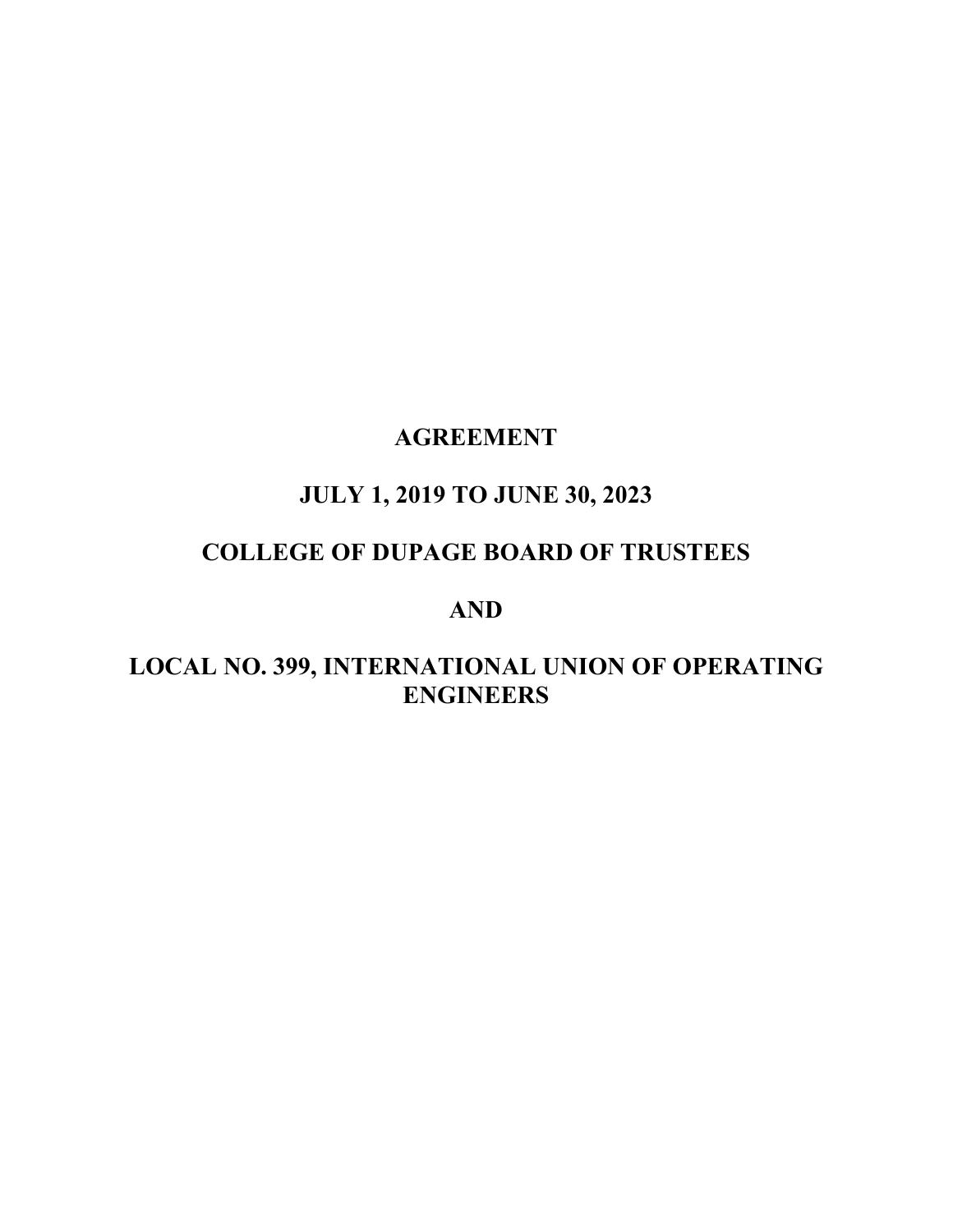| $A_{\cdot}$     |  |
|-----------------|--|
| <b>B.</b>       |  |
|                 |  |
|                 |  |
| $A_{\cdot}$     |  |
| <b>B.</b>       |  |
| $\mathcal{C}$ . |  |
| D.              |  |
| E.              |  |
| F.              |  |
| G.              |  |
| H.              |  |
| I.              |  |
| J.              |  |
| Κ.              |  |
| L.              |  |
|                 |  |
|                 |  |
| A.              |  |
| <b>B.</b>       |  |
| $\mathbf{C}$ .  |  |
| D.              |  |
| Ε.              |  |
| F.              |  |
| G.              |  |
| H.              |  |

# **TABLE OF CONTENTS**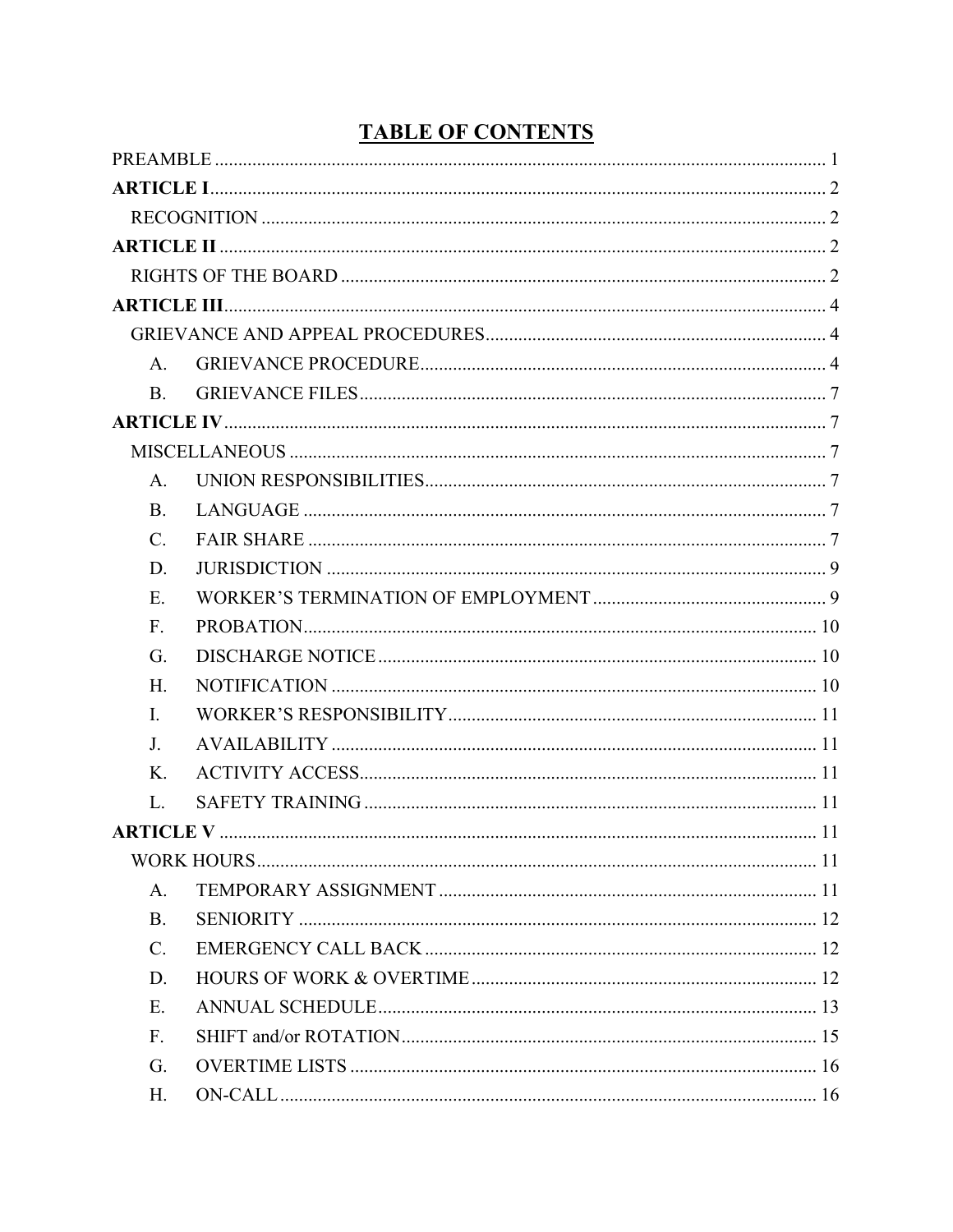| $A_{\cdot}$    |  |
|----------------|--|
|                |  |
| C.             |  |
|                |  |
|                |  |
| A <sub>1</sub> |  |
| <b>B.</b>      |  |
| $C_{\cdot}$    |  |
| D.             |  |
| $E_{\rm{L}}$   |  |
| $F_{\cdot}$    |  |
|                |  |
|                |  |
| $A_{\cdot}$    |  |
| B <sub>1</sub> |  |
| $C_{\cdot}$    |  |
| D.             |  |
|                |  |
|                |  |
|                |  |
|                |  |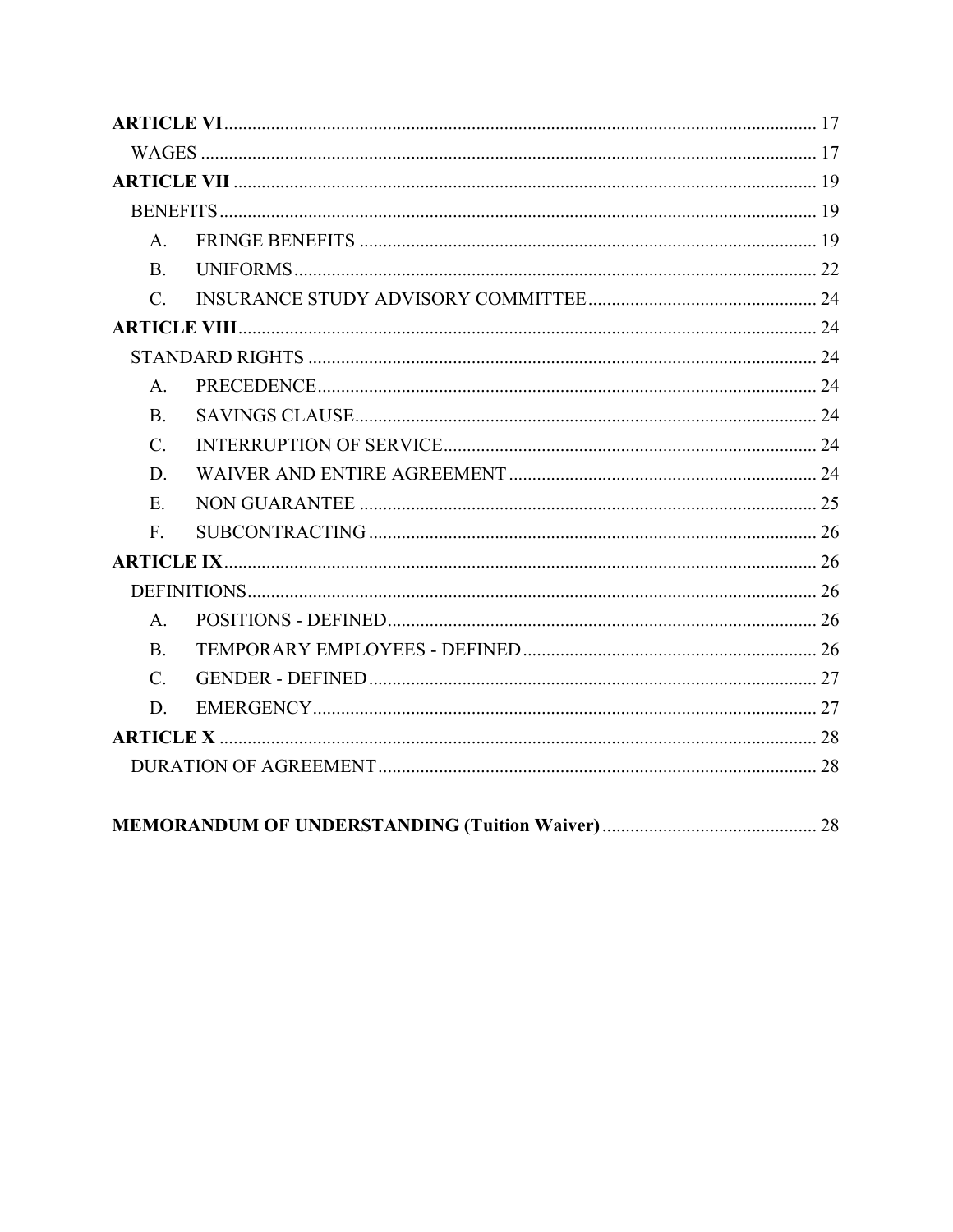#### **PREAMBLE**

<span id="page-3-0"></span>WHEREAS, College of DuPage Board of Trustees (Board) and the International Union of Operating Engineers Local No. 399 (Union) have endorsed the practices and procedures of collective bargaining as a fair and orderly way of conducting the Board's relations with its employees insofar as such practices are appropriate to the obligations of the Board to retain the right to operate College of DuPage (hereinafter referred to as the "College") in a responsible and efficient manner and are consonant with the paramount interests of the public and the students of the College.

WHEREAS, the parties recognize that this Agreement is not intended to modify any of the discretionary authority vested in the Board by the statutes of the State of Illinois.

WHEREAS, it is the intention of the parties to the Agreement to provide, where not otherwise mandated by statute, for the salary structure, fringe benefits, and other employment conditions of the employees covered by this Agreement, to promote the maximum productivity of such employees, to prevent interruptions of work and interference with the efficient operation of the College, and to provide an orderly and prompt method for handling and processing grievances;

NOW THEREFORE, the parties agree with each other as follows: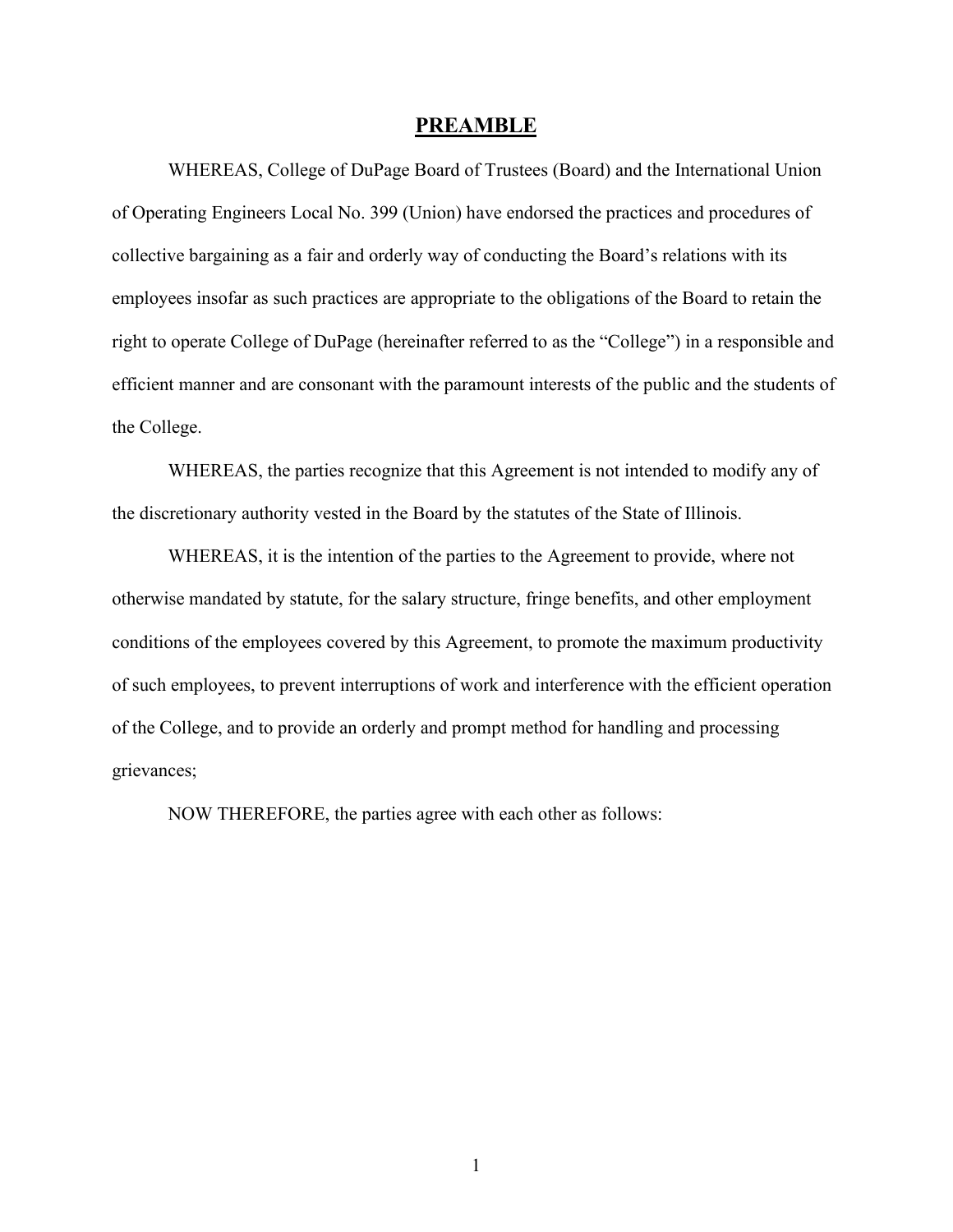## **ARTICLE I**

#### <span id="page-4-1"></span><span id="page-4-0"></span>**RECOGNITION**

The Board recognizes the Union as the sole and exclusive collective bargaining representative for all full-time and part-time operating engineers, maintenance mechanics and helpers / trainees employed in the Engineering Department, but excluding the chief operating engineer, assistant chief engineer, secretaries, all other employees, and any other managerial, supervisory, confidential, temporary, or part-time academic employees or students as defined under Section 2 of the IELRA.

"Employee" shall mean those people included in the bargaining unit.

## **ARTICLE II**

#### <span id="page-4-3"></span><span id="page-4-2"></span>**RIGHTS OF THE BOARD**

## GENERAL RECOGNITION OF RIGHTS OF THE BOARD

Subject to the provisions of the Agreement and except as expressly provided otherwise by the terms of this Agreement, the Board of Trustees reserves and retains full rights, authority, and discretion in the proper discharge of its duties and responsibilities which include, but are not limited to the following:

- a. determine the budget of the employer and all departments;
- b. determine control and exercise discretion over the organization and efficiency of operations;
- c. direct the employees, including the right to assign work;
- d. hire, evaluate, promote, train, and schedule employees in positions with the employer;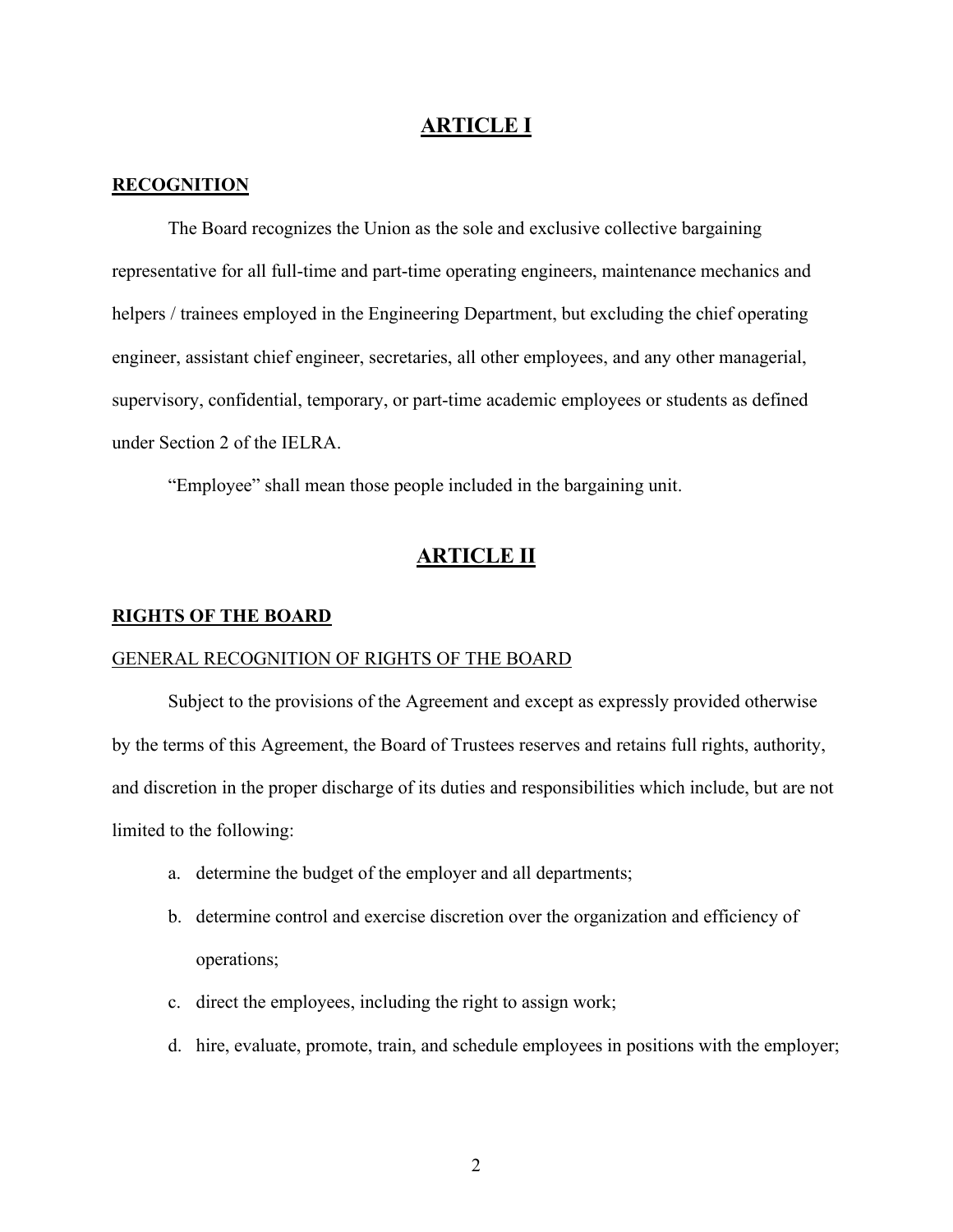- e. suspend, demote, discharge, or take other disciplinary action against the employees as deemed necessary subject to the grievance section;
- f. increase, reduce, change, modify, or alter the composition and established size of the workforce after notification to the union;
- g. set standards for services to the public;
- h. change or eliminate existing methods, equipment, or facilities;
- i. determine the purpose of each of its service areas;
- j. determine the locations, methods, means, and personnel by which new or temporary operations are to be conducted, including the right to determine whether goods and services are to be provided or purchased;
- k. control, supervise, operate, and manage the College and its employees;
- l. make and issue work rules, policies, and procedures for the direction of employees after notification to the Union;
- m. determine the way work will be accomplished;
- n. the use of outside contractors subject to the maintenance of the established workforce and standard scheduled hours;
- o. determine and administer educational policy.

The Board of Trustees also retains all rights, authority, and discretion which are exclusively invested in the Board of Trustees or the President under governing law, ordinances, rules, and regulations as set forth in the Constitution and laws of the State of Illinois and of the United States. It is normally recognized that the Board exercises most of its powers, rights, authorities, duties, and responsibilities through the President and members of the administrative staff.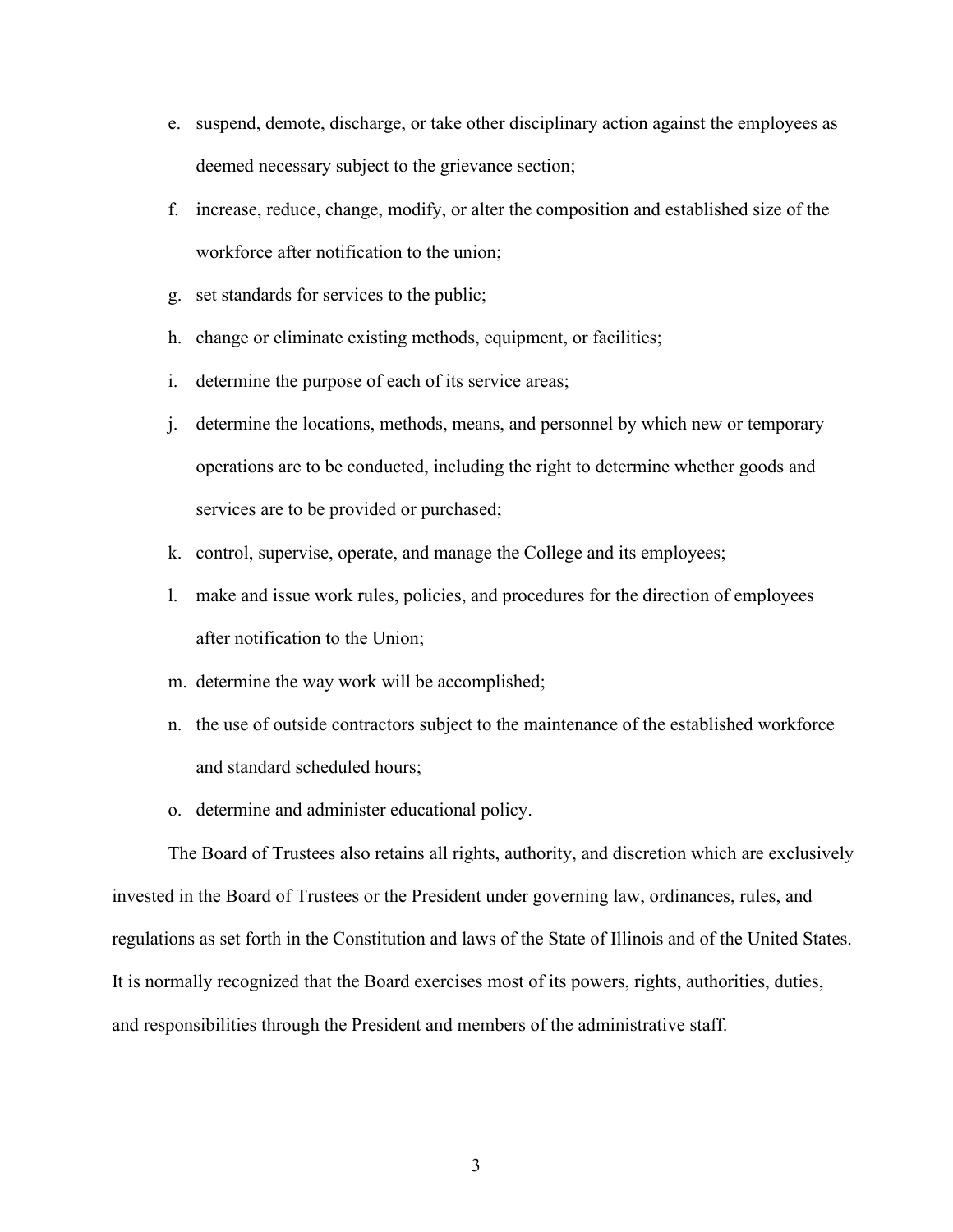## **ARTICLE III**

#### <span id="page-6-1"></span><span id="page-6-0"></span>**GRIEVANCE AND APPEAL PROCEDURES**

#### <span id="page-6-2"></span>A. GRIEVANCE PROCEDURE

A grievance is defined as a complaint that there has been an alleged violation, misinterpretation, or misapplications of a specific article or section of this Agreement.

Any individual, non-probationary employee who allegedly has been aggrieved may file a grievance.

Any and all adjustments resulting from use of this procedure must be consistent with the terms of this Agreement.

The grievance will be submitted in writing, signed by the alleged grieving employee(s), and will list the specific articles violated, describe the alleged incident, and specify the remedy requested.

In the event the grievance does not involve the supervisor, the grievance shall be initiated at Step 2.

In the grievance and appeal procedures, a working day is defined as a day when the College Business Office is open.

Step 1 An effort shall be made to resolve the grievance through informal discussion with the Chief Engineer, or the Assistant Engineer in the event of an absence of the Chief Engineer. If still unresolved, the grievance may be filed in writing with the Chief Engineer or Assistant Engineer, provided such shall be filed not later than three (3) working days following the event or action giving rise to the grievance. If requested by the Chief Engineer or immediate supervisor, the grievant shall meet to discuss the grievance. A written answer to the grievance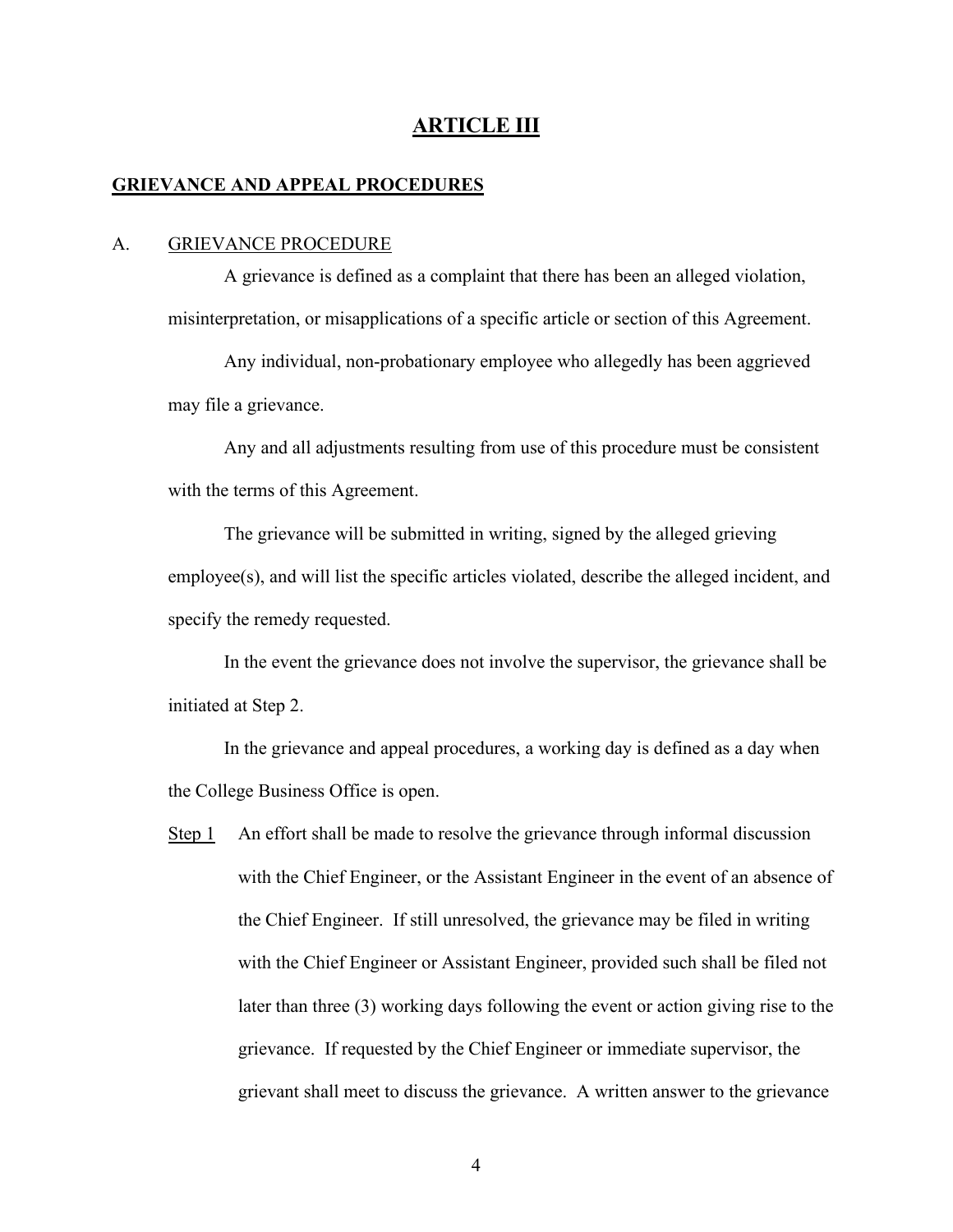shall be given to the grievant no later than ten (10) working days following the meeting or the submission of the grievance, whichever shall be later.

- Step 2 If the grievance is not settled satisfactorily as provided in Step 1, the grievance may be appealed in writing to the next level of supervision or designee within ten (10) working days after the Chief Engineer's or immediate supervisor's answer to Step 1. The written statement of the grievance shall be signed by the aggrieved employee(s) and shall include a statement of the provision(s) of the Agreement alleged to be involved and of the relief requested. The appropriate supervisor or designee shall schedule a conference with the aggrieved employee and his Union representative within ten (10) working days of the appeal to Step 2 and shall answer the grievance in writing within ten (10) working days after the conference.
- Step 3 If the grievance is not settled in Step 2 and the employee desires to appeal, the employee shall appeal in writing to the College's Vice President of Administrative Affairs or designee within ten (10) working days of the date of the College's Step 2 answer. The Vice President of Administrative Affairs or designee shall investigate and answer within ten (10) working days.
- Step 4 In the event the determination of the Vice President of Administrative Affairs is not satisfactory, and within twenty (20) days of an unsatisfactory answer in Step 3, the parties with the consent of the union grievance committee may mutually agree upon an arbitrator if the employee so requests in writing. If the parties cannot agree on an arbitrator within twenty (20) working days after the notification of intent to seek arbitration, the parties shall request a list of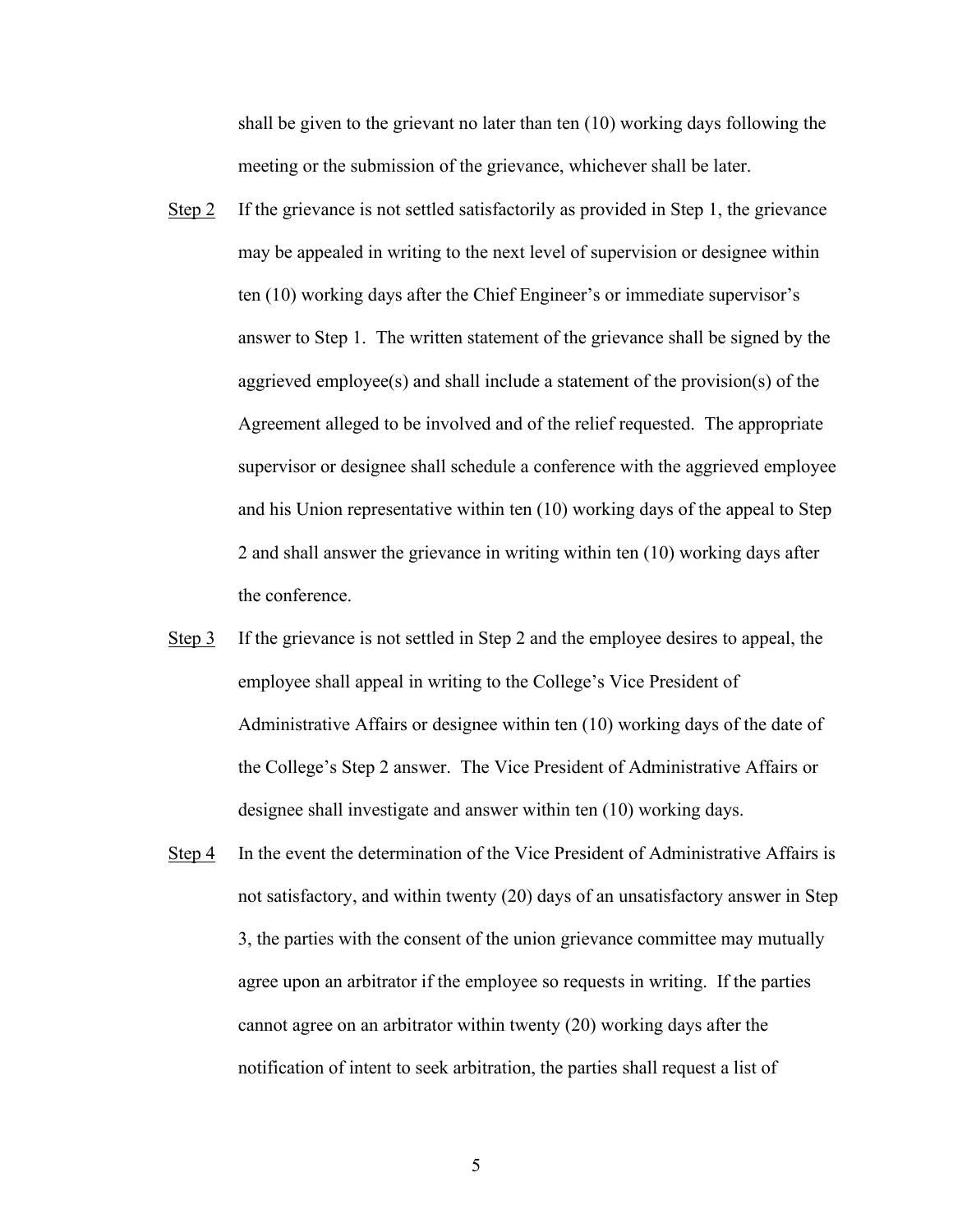arbitrators from the American Arbitration Association. The Union and Board, will alternate the striking of the names until one name is remaining. Except as provided by law, the parties shall not be permitted to assert in such arbitration proceeding any ground or to rely on any evidence not previously disclosed to the other party. The arbitrator shall have no power to alter, add to, or subtract from the terms of this Agreement.

The fees and expenses of the arbitration (including stenographic expenses if mutually requested) shall be equally paid by the Union and the College. Each party will bear its own costs of preparation and argument.

A grievance must be filed and appealed within the time limits previously set forth above, or the grievance shall be considered settled on the basis of the last answer given. Steps in the grievance procedure may be waived with mutual agreement of both the Union and the College.

If a grievance is not heard and answered at any step in the process, the employee may proceed to the next step in the process. Failure or refusal of the Employer to meet with the Union representative for arbitration in accordance with the grievance procedure unless other appropriate legal steps are taken by the employer shall render the Union free to take any lawful action against the Employer.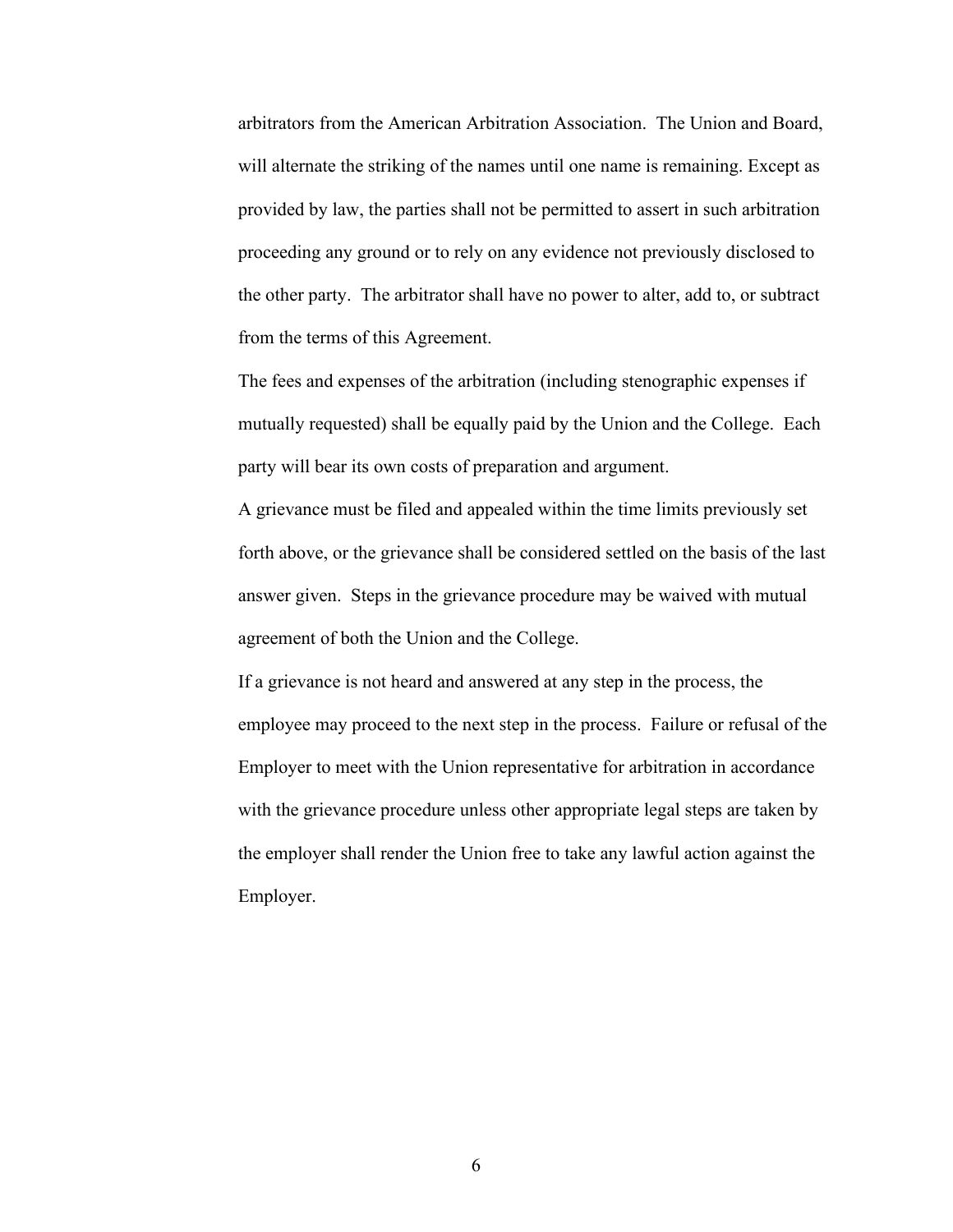### <span id="page-9-0"></span>B. GRIEVANCE FILES

Human Resources is charged with the responsibility of maintaining official files for all grievance cases. These files shall include a record of meeting dates, times, participants, evidence submitted, and all written communication regarding each case. These grievance files shall be kept separate from all other personnel files.

## **ARTICLE IV**

#### <span id="page-9-2"></span><span id="page-9-1"></span>**MISCELLANEOUS**

#### <span id="page-9-3"></span>A. UNION RESPONSIBILITIES

The Union agrees that it will not conduct Union business during working hours and that requests for meeting room space must be cleared through the Vice-President of Human Resources or designee.

#### <span id="page-9-4"></span>B. LANGUAGE

The use of profane and abusive language in and about the College premises is strictly prohibited.

## <span id="page-9-5"></span>C. DUES CHECK OFF

While this Agreement s in effect, the Employer will deduct from each employee's paycheck once each month, the uniform, regular monthly Union dues for each employee in the bargaining unit who has voluntarily filed with the Employer an authorization form. The Employer will honor all authorization forms received no later than fifteen(15) working days (i.e. days the Employer's administrative offices are open) prior to the next deduction date. If a conflict exists between the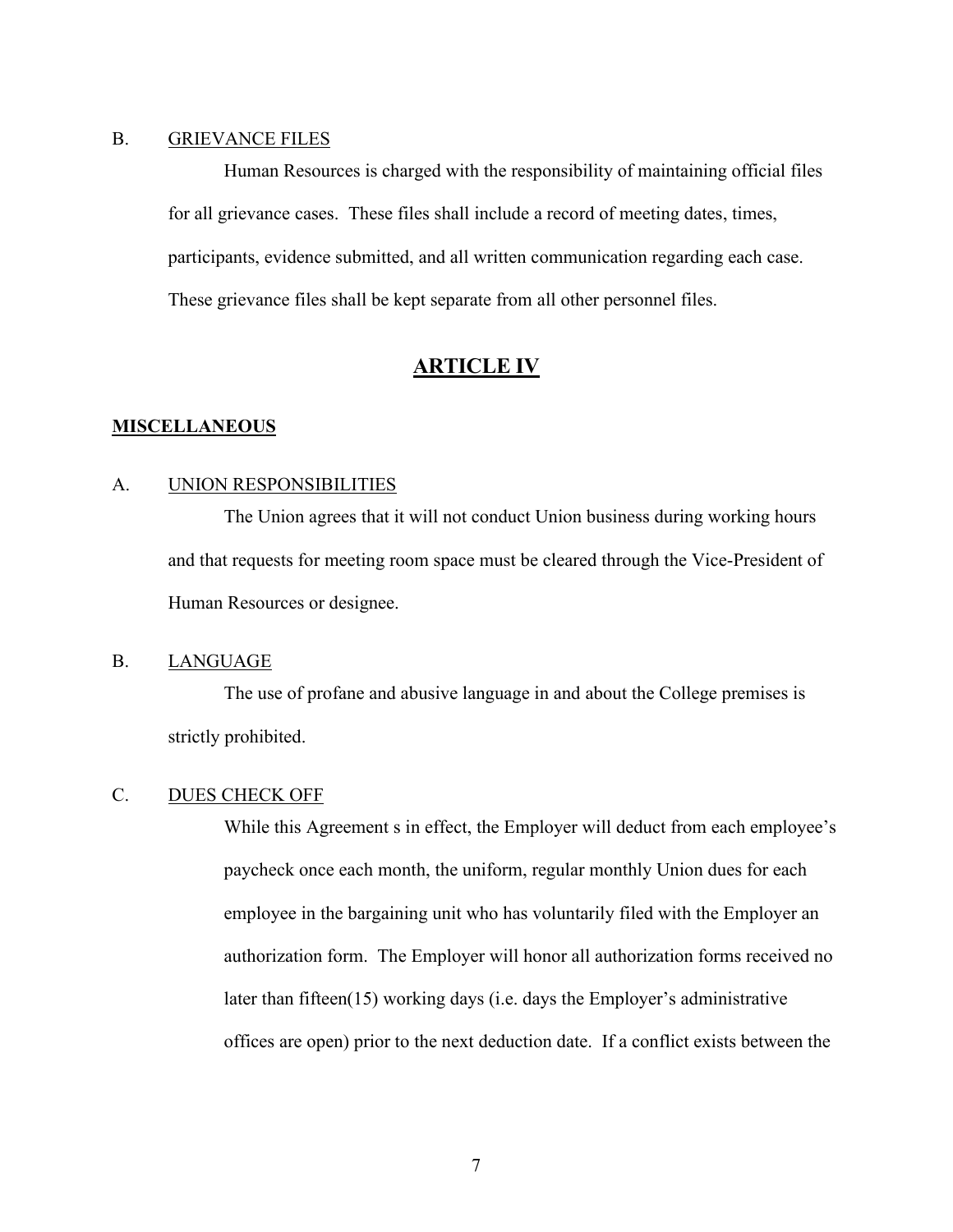authorization form and this Article, the terms of this Article and Agreement control.

The employer shall remit total deductions collected for each calendar month to the Treasurer of the Union, with a list of employees for whom deductions have been made not later than the tenth  $(10<sup>th</sup>)$  day of the following month. In the event of a dues deduction error, the Union agrees to refund directly to the employee(s) any amounts paid to the Union in error.

Dues shall be withheld and remitted to the Treasurer of the Union unless or until such time as the Employer receives a timely Notice of Revocation of Dues Check Off from an employee, or notice of an employee's death, transfer from covered employment, termination of covered employment, or when there are insufficient funds available in the employee's earnings after withholding all other legal and required deductions. The Employer will provide a list of employees for whom deductions were not made under this Article with any unknown information to the Treasurer of the Union, and this action will discharge the Employer's only responsibility with regard to such cases.

The actual dues amount to be deducted from bargaining unit employees who have executed an authorized form shall be certified to the Employer by the Treasurer of the Union and shall be uniform in dollar amount or based on a uniform rule or formula for each employee in order to ease the Employer's burden of administering this provision. The Union may change the fixed uniform dollar amount or rule or formula, which will determine the regular monthly dues once each calendar year during the life of this Agreement. The Union will give the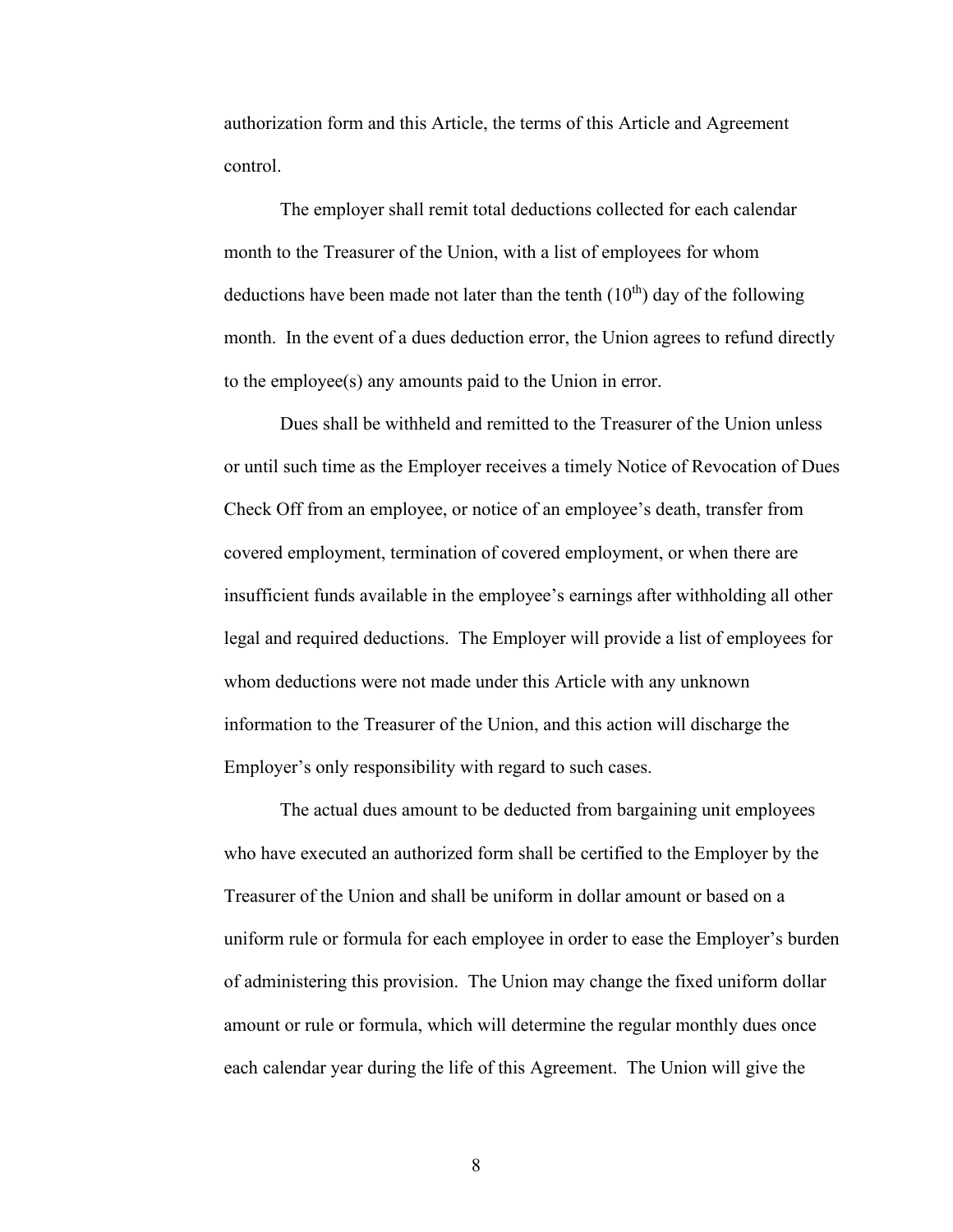Employer fifteen (15) days' notice prior to actual deduction made of any such change in the amount of uniform dues to be deducted.

The authorization form shall be provided by the Union. The authorization form shall remain in effect unless it is revoked in writing in accordance with the revocation provisions contained in the authorization card. The Union shall notify the Employer of any revocations no later than the first day of the month following the month in which it receives notice that the card is revoked.

The Union shall indemnify, defend, and hold harmless the Employer and its officials, representatives and agents against any and all claims, demands, suits or other form of liability (monetary or otherwise) and for all legal costs, including but not limited to court costs and attorney's fees, that shall arise out of or by reason of action taken or not taken by the Employer in complying with the provisions of this Article. If any improper deduction is made, the Union shall refund directly to the employee(s) any such amount.

#### <span id="page-11-0"></span>D. JURISDICTION

In case jurisdictional disputes arise between representatives of Local 399, International Union of Operating Engineers, and those of other Unions, it is understood that such differences shall be settled among the unions concerned, with no stoppage of work.

#### <span id="page-11-1"></span>E. WORKER'S TERMINATION OF EMPLOYMENT

Unless excused from this requirement by the Employer, or if termination of employment is occasioned by circumstances beyond the employee's control, the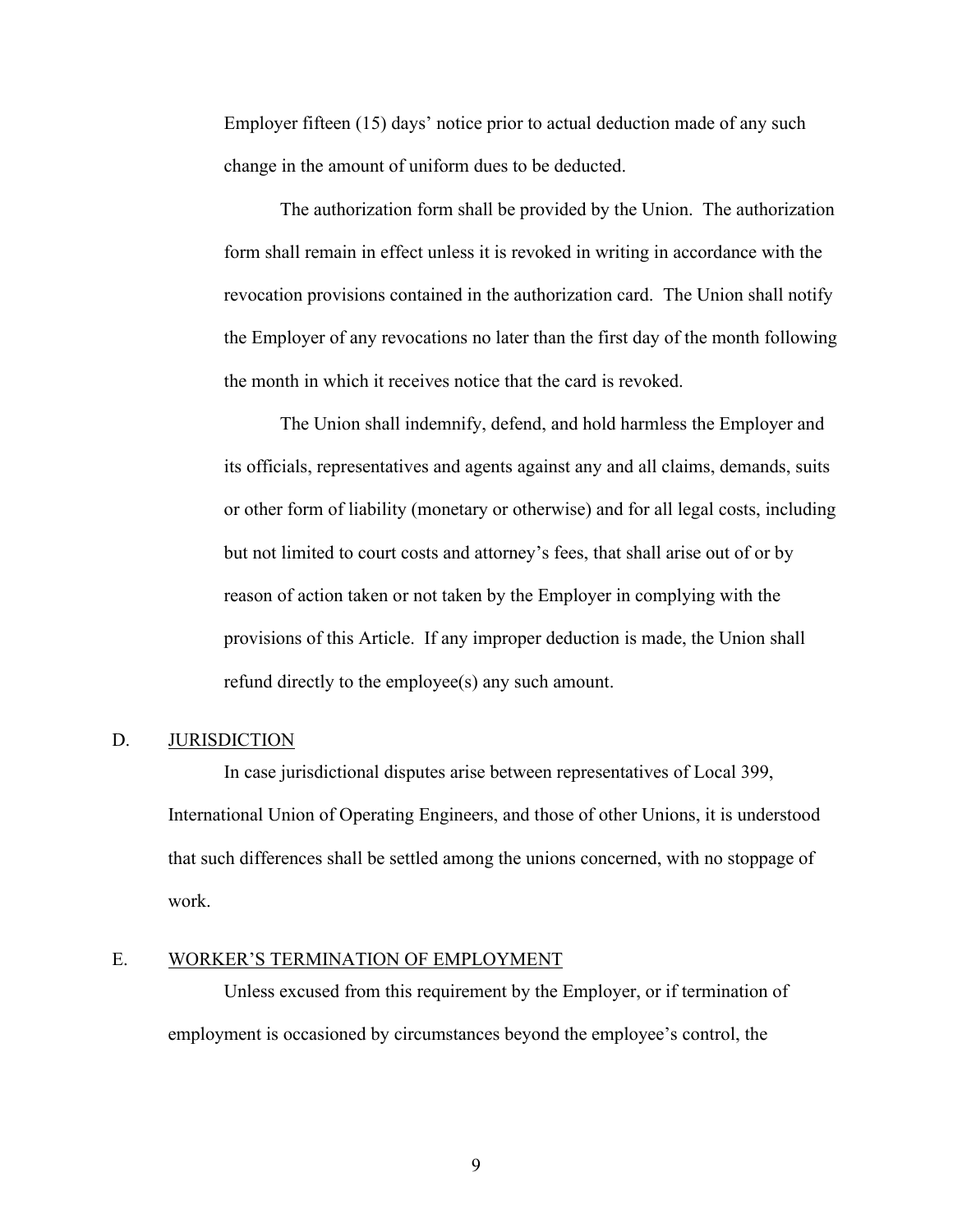employee will give the Employer ten (10) working days notice before terminating employment.

### <span id="page-12-0"></span>F. PROBATION

New employees shall serve a probationary period of 180 calendar days following the date of their employment. The Employer shall have the right to transfer or dismiss any employee for any reason whatsoever during the probationary period and the employee shall not have redress through the grievance or arbitration provisions within this Agreement.

## <span id="page-12-1"></span>G. DISCHARGE NOTICE

Except for discharge for intoxication, physical abuse of others, insubordination, habitual absences, gross negligence, willful destruction or theft of College property, or the unlawful use or possession of drugs or controlled substances, the Employer shall give to the employee written notice ten (10) days prior to the effective date of the discharge, or ten (10) days pay at option of the Employer, in addition to all other benefits which the employee had accrued to date of discharge. The day on which the notice is given shall be excluded from the ten-day period.

#### <span id="page-12-2"></span>H. NOTIFICATION

The names and addresses of all employees newly hired or discharged shall be sent to the Union by the Chief Engineer within 72 hours after their hiring or discharge.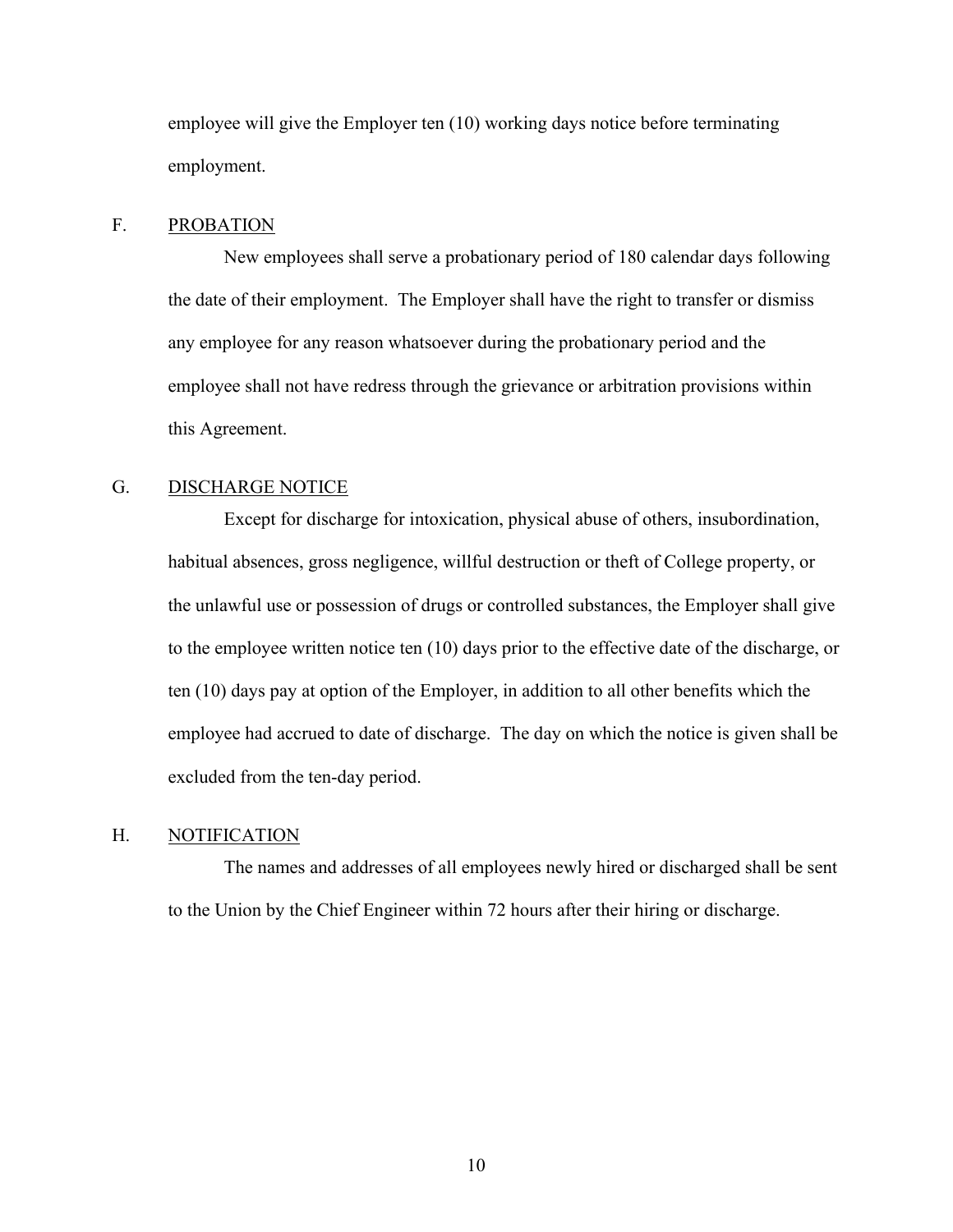#### <span id="page-13-0"></span>I. WORKER'S RESPONSIBILITY

Employees shall obey all orders of those in authority.

### <span id="page-13-1"></span>J. AVAILABILITY

The Union undertakes, when requested to do so, to stand ready to furnish the Employer reliable and competent engineers, if available.

## <span id="page-13-2"></span>K. ACTIVITY ACCESS

The College will provide the members of Local 399 access to College-wide social activities under the same terms and conditions as experienced by all other College of DuPage employees.

## <span id="page-13-3"></span>L. SAFETY TRAINING

Employee participation in College defined safety training courses is required, Time spent in required safety training will be considered work hours and any associated costs will be paid by the College.

The College will determine and provide required safety equipment needed to perform the work assigned to the bargaining unit members.

## **ARTICLE V**

#### <span id="page-13-5"></span><span id="page-13-4"></span>**WORK HOURS**

#### <span id="page-13-6"></span>A. TEMPORARY ASSIGNMENT

An employee assigned by the supervisor to work in another classification on a temporary basis will be paid the rate for that classification beginning on the eleventh (11th) day of such assignment. Employees temporarily assigned to a lower grade classification for 11 or more days will not be reduced in pay rate.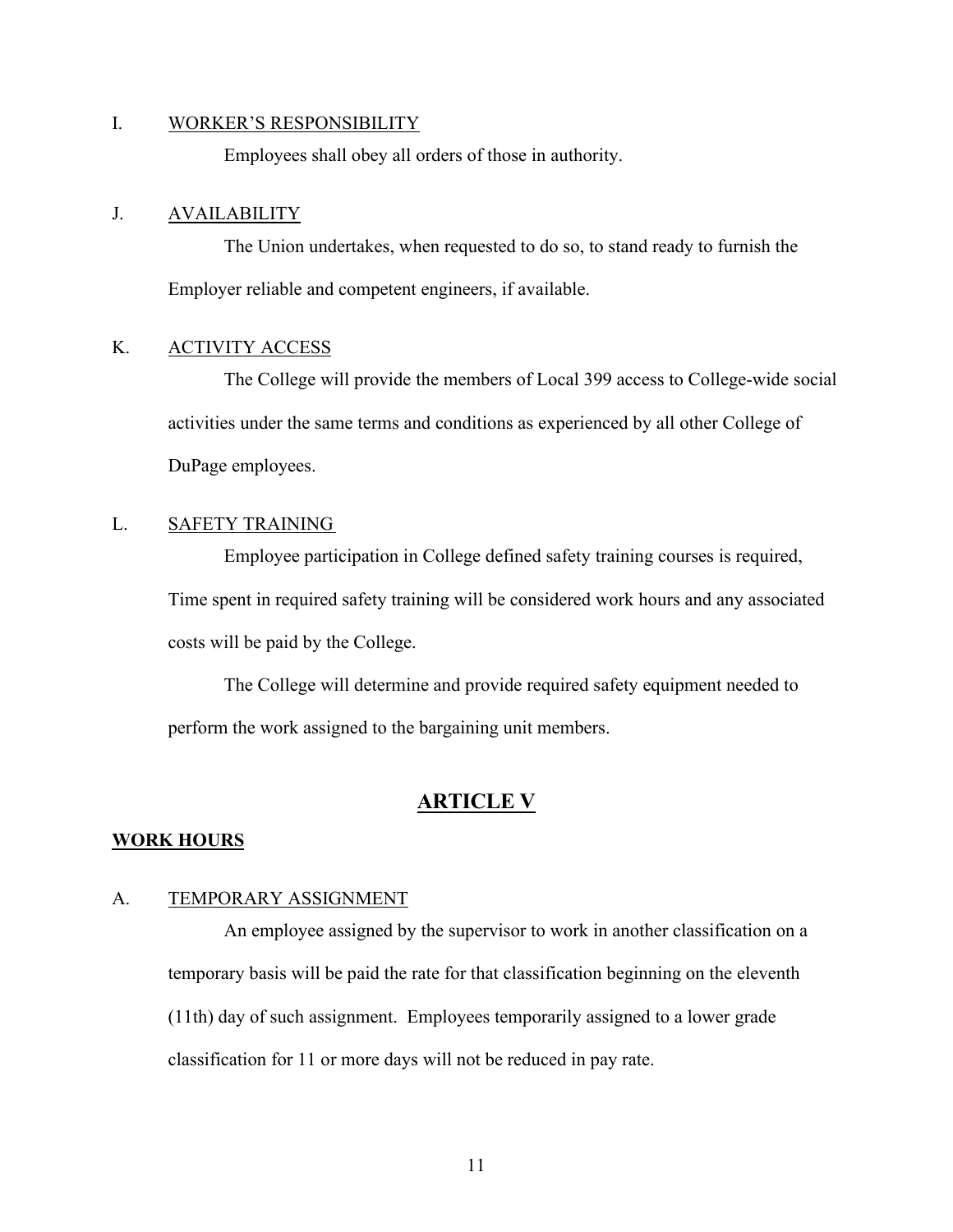#### <span id="page-14-0"></span>B. SENIORITY

Seniority is the length of continuous service in the bargaining unit at College of DuPage. Employees with greater seniority will be provided first choice for layoff and call back when applicable within their respective classifications and/or lower classifications.

If employees with greater seniority do not voluntarily choose available layoff or call backs, layoff and call back will go to the less senior employees.

Seniority shall not be deemed to establish any right to the continuation of the performance of any work at the College nor to the continuation of any particular job classification or arrangement of duties within any job classification.

## <span id="page-14-1"></span>C. EMERGENCY CALL BACK

An employee who is called back to work outside his/her regularly scheduled shift after leaving the premises shall be paid for the hours worked, but at least a minimum of three (3) hours.

## D. EMERGENCY DAYS

Employees required to work on emergency days when the College is closed, will receive eight (8) hours of straight time and eight (8) hours of comp time.

### <span id="page-14-2"></span>E. HOURS OF WORK & OVERTIME

The standard workweek shall consist of forty (40) hours standard scheduled hours exclusive of the lunch period.

The workweek for payroll purposes will commence at the beginning of the first shift on Sunday and terminate at the end of the last shift on Saturday. The workday shall be a period of twenty-four (24) consecutive hours commencing with the starting time of the employee's shift. Full-time employees shall be required to work at the regular hourly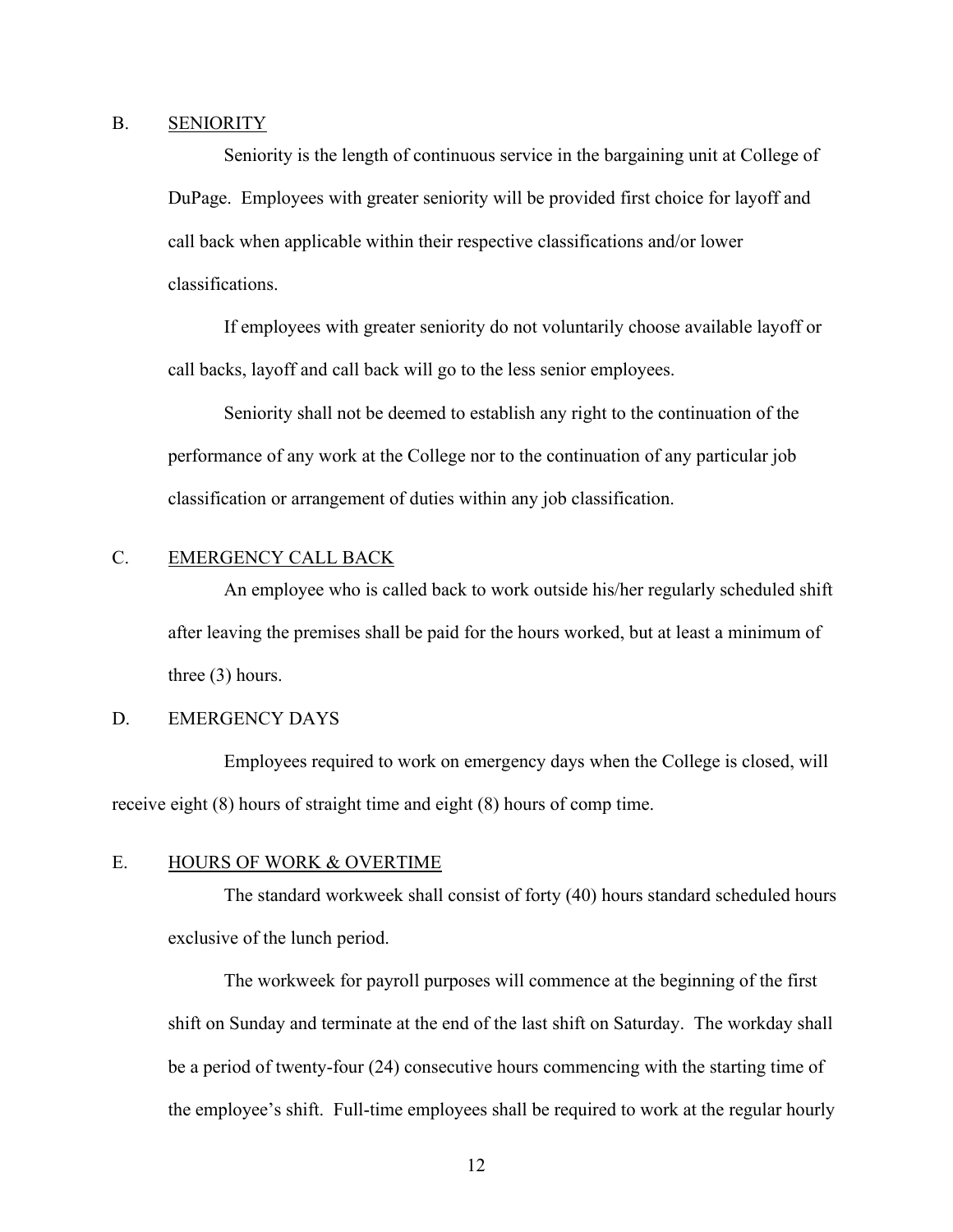rate for forty (40) hours per week. Employees may be assigned to work any five (5) consecutive eight (8) hour days plus extra time as previously scheduled or as necessary for an emergency at the discretion of the employer. Time worked in excess of forty (40) hours per week will be compensated at one and one-half times the employee's regular rate of pay.

Employees hired after July 1, 2011: For purposes of computing overtime, hours considered will include time worked, jury duty and supervisor approved absence for meetings. Employees hired after July 1, 2011 who do not have holiday and vacation days included in computing overtime, may reject an overtime opportunity without being dropped to the end of the rotation list.

 Employees hired before July 1, 2011: For purposes of computing overtime, time worked will include holidays and vacation days.

## <span id="page-15-0"></span>F. ANNUAL SCHEDULE

The College will prepare an annual work schedule, posted on or before March 15 and September 15, respectively. The schedule shall follow a pattern of replication intended to provide reasonable determination of work schedules for successive periods. The annual schedule will be implemented for March 15, 2020.

In cases where a position is known to remain open due to extended illness, injury, or termination, the College will provide five (5) weekdays notice for employees to determine voluntary coverage of the position.

If voluntary coverage for an open position is not received by the College within three (3) weekdays of notification, the College will select individuals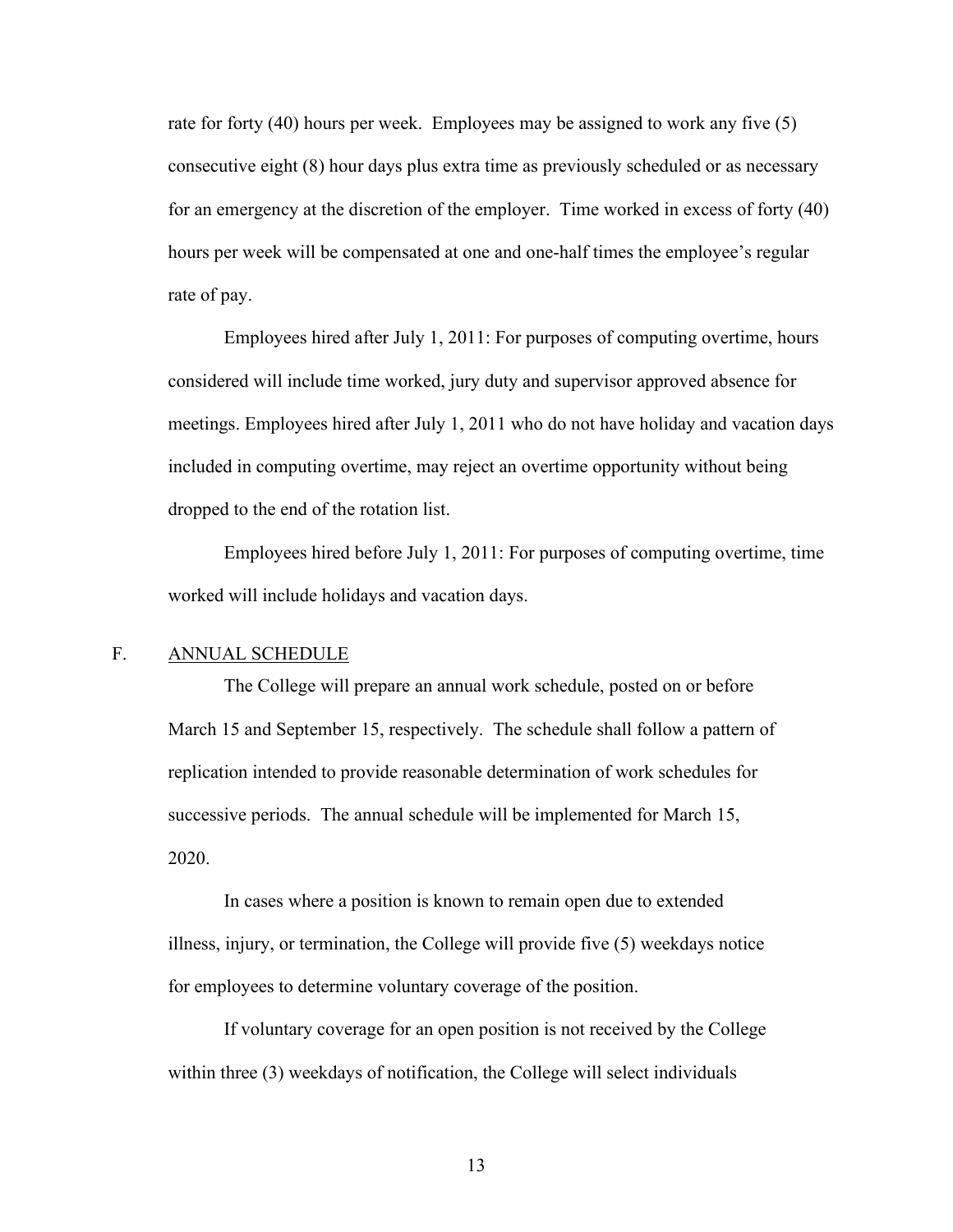utilizing an objective rotation method, initiating the selection process with the "next in line" recipient of overtime.

The College reserves the right to change work schedules whenever, in the opinion of the College, circumstances warrant. In such cases the College will attempt to make such changes with a minimum of five (5) weekdays notice. Emergencies may preclude such notice.

Employees must request non-emergency vacation time no later than the first Friday of each month for vacation to be taken in that month. The employee must make a concerted effort to give notice 4 weeks prior to any planned vacation of five days or more. On an exceptional case-by-case basis, requests for non-emergency vacation time may be approved by the Director, Facilities.

According to the following schedule, an employee's vacation should be requested in one week (five consecutive scheduled work days) increments, (not to exceed two consecutive weeks in any request without prior approval by the Administrator),

| Years of Service | Minimum Full Week $(s)$ |
|------------------|-------------------------|
| $0-10$           |                         |
| $11+$            |                         |

Employees will be responsible to secure replacement coverage if "on shift". Vacation days requested after the effective date of the schedule and/or alternate vacation requests for denied vacation time will be reviewed in the order received subject to the needs of the College. Vacations will remain subject to the provisions of Article VII of the agreement.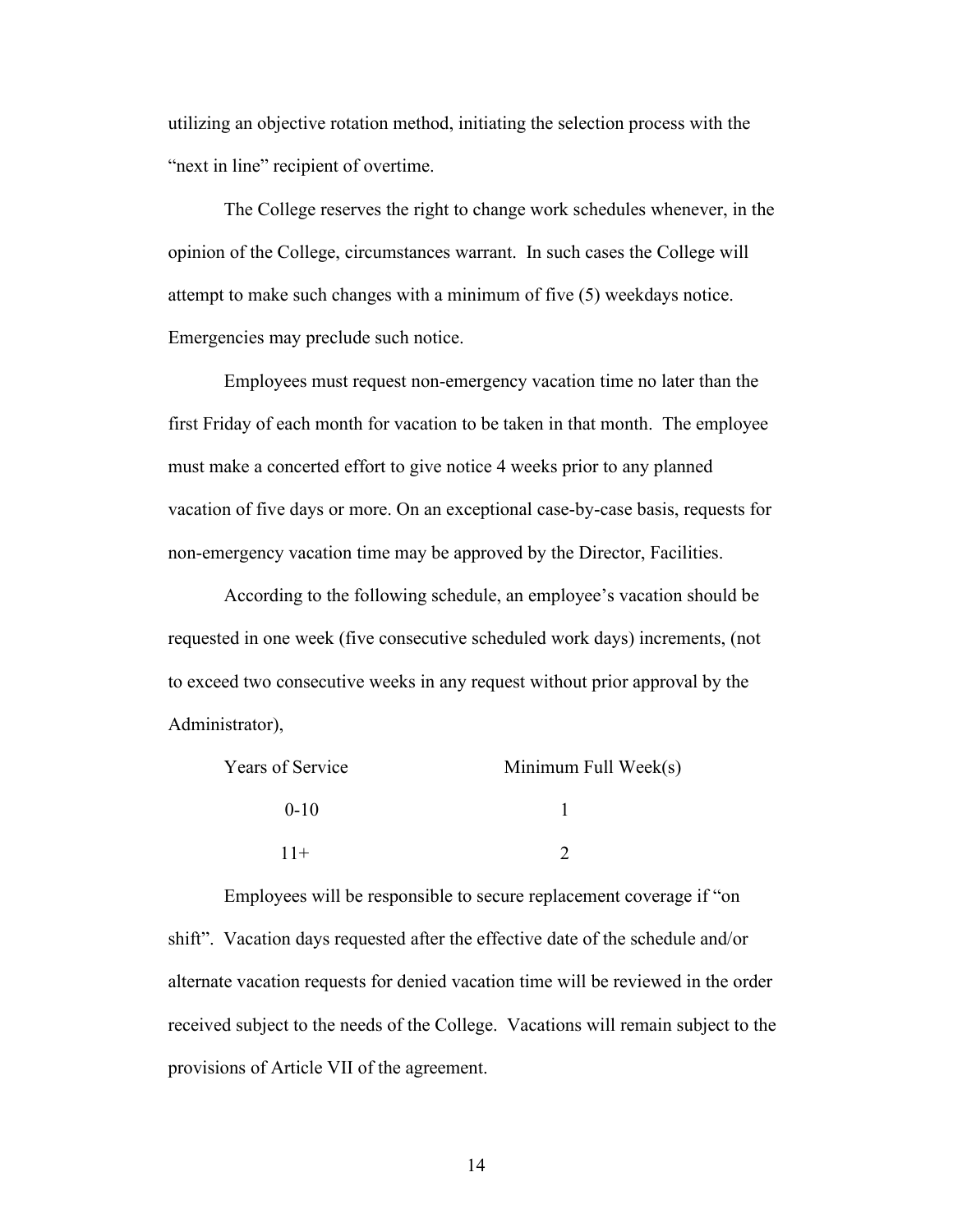Nothing in this section is meant to preclude the requirement for extra scheduled time and/or emergency work as the needs of the College require.

Holidays shall be set as per the college academic calendar to suit the needs of the college and employees shall be scheduled as described above in a pattern of replication. While there may be a reduced need for staff on holidays, if an employee's normal schedule and pattern of replication causes the employee to be scheduled to work on a holiday, the employee is required to work or to request paid leave time, as per the normal procedure. If staffing levels for a holiday deviate from the posted schedule, the employees will be given notice no less than 30 calendar days prior to the holiday, unless mitigating circumstances occur.

#### SUMMER SCHEDULE

The day shift (Preventative Maintenance) employees (not the shift employees) may elect to shift their hours to 6:00am to 2:30pm on Fridays during the period that the College implements Summer Hours. It is understood that the hours will be shifted by 2/3 majority vote.

During the summer hours employees shall work the full 40 hours and will be paid two (2) summer hours at their normal hourly rate, for a total of 42 hours of pay.

#### <span id="page-17-0"></span>G. SHIFT AND/OR ROTATION

The College agrees that if a major change in shift times and/or rotation occurs, it will bargain the impact of such change with Local 399 upon demand provided such demand is served upon the College within 30 days of announcement of such change.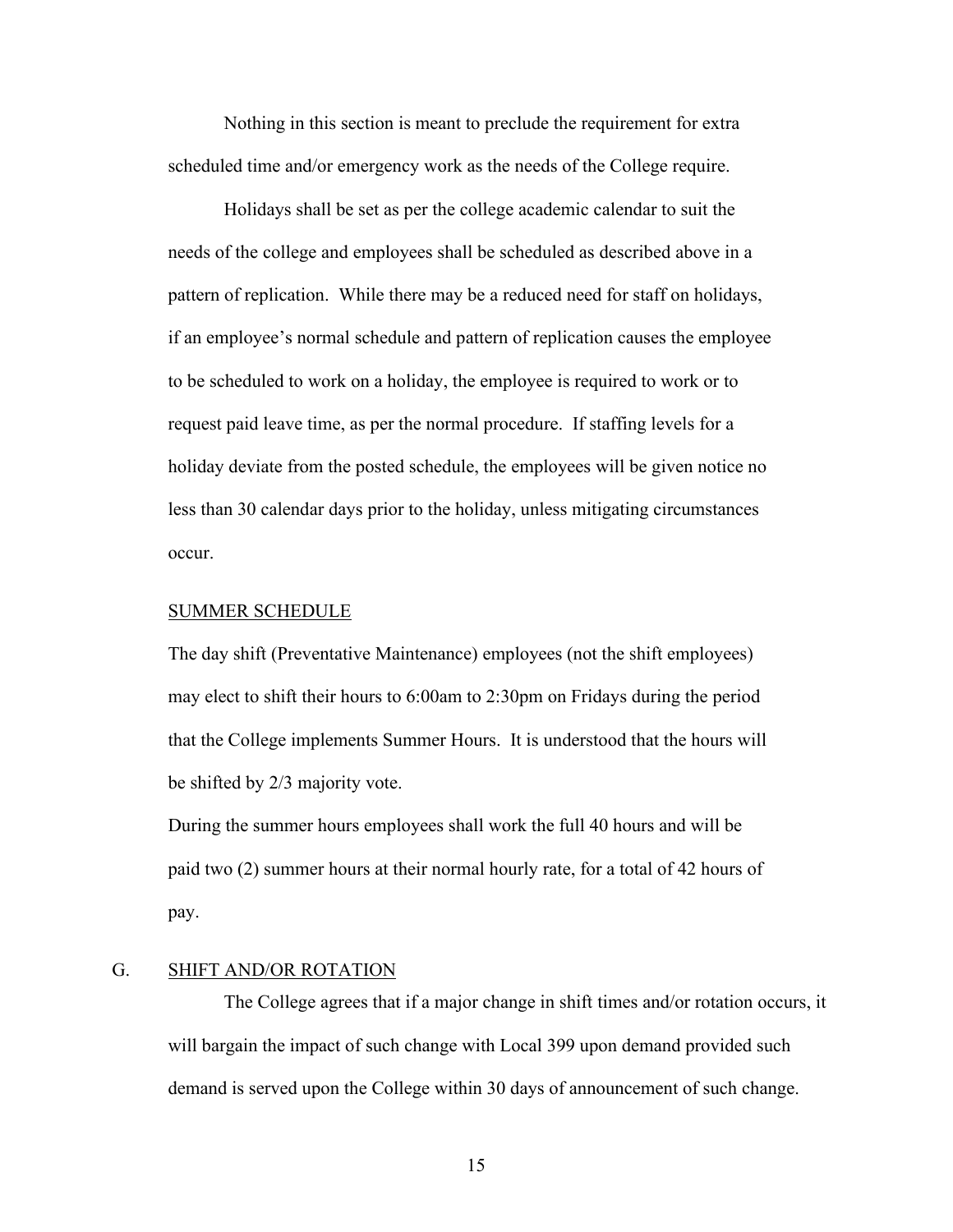### <span id="page-18-0"></span>H. OVERTIME LISTS

The College will establish separate overtime rotation lists for Engineers and Mechanics. The overtime lists will be used by the Chief Engineer or designee to determine the selection of individuals for scheduled overtime. The College retains full and complete authority to determine whether to use the Engineer and/or Mechanic overtime list.

These provisions will not apply to situations where special qualifications of an individual preclude the use of the list, including but not limited to licensing and/or special training/ experience requirements in the sole opinion of the Chief Engineer or designee.

Scheduled overtime will be that which is pre-determined and posted on the periodically prepared work schedule. Scheduled overtime does not include emergency, early call-in or hold-over situations.

Damages in any grievance related to this article will be awarded with future scheduled assigned overtime only for the number of hours not properly scheduled.

For purposes of this provision only, "designee" shall not include any member of the College of DuPage Local 399 bargaining unit.

### <span id="page-18-1"></span>I. ON-CALL

When the Employer requires that an employee must be available and "on-call" for work and be able to report in a reasonable time, the employee shall be compensated at the rate of one (1) hour straight time for each eight (8) hour period or fraction thereof.

On-call pay shall be paid when the employee is clearly assigned by the Employer to be available to work and alter behavior by being within communication range, ready and able to answer the telephone or respond to pager, unimpaired and ready to work if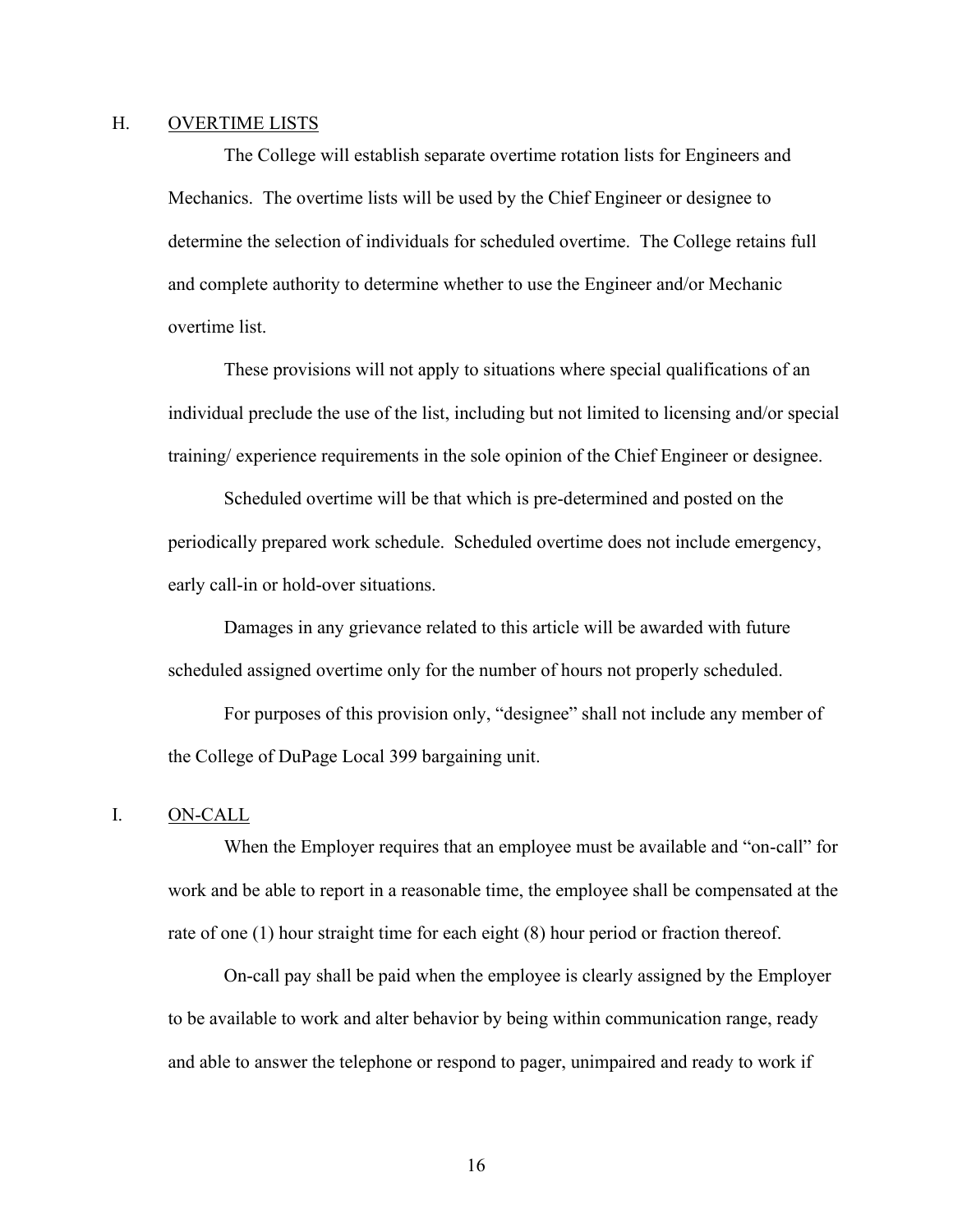called, and unengaged in other activities that might hinder the employee's ability to respond promptly.

Employees assigned to be on-call who fail to respond or be available for work will be subject to disciplinary action. If an employee is assigned to be on-call by the Employer and, due to an emergency, that employee must take him/herself off on-call status, it is the employee's responsibility to notify the Employer as soon as practicable.

Selection for on-call assignments will utilize the overtime lists, as per Article V, Paragraph G, to include both Engineers and Mechanics to request voluntary assignments. If no volunteers are secured, the employer will assign the employee who has had the least on-call assignments. Ties will be broken by seniority with the least senior employee assigned.

Nothing in the Section compels the Employer to assign an employee to be on-call, or impairs the Employer's right to utilize usual overtime procedures and contractual rights and obligations described in other Sections, such as Article V, Paragraph D, Overtime, or Article V, Paragraph C, Emergency Callback.

## **ARTICLE VI**

## <span id="page-19-1"></span><span id="page-19-0"></span>**WAGES**

2019-2023 wage increases will be tied to the Consumer Price Index for Urban consumers (CPI-U) plus 0.5% (as published by the Bureau of Labor Statistics (BLS) for the prior calendar year); with a minimum of 1% and a maximum of 3% in the overall wage increase.

If the College determines that it will grant any employee group 2019-2023 general annual pay increase in excess of the prior calendar year CPI-U +  $0.5\%$  (with a minimum overall increase of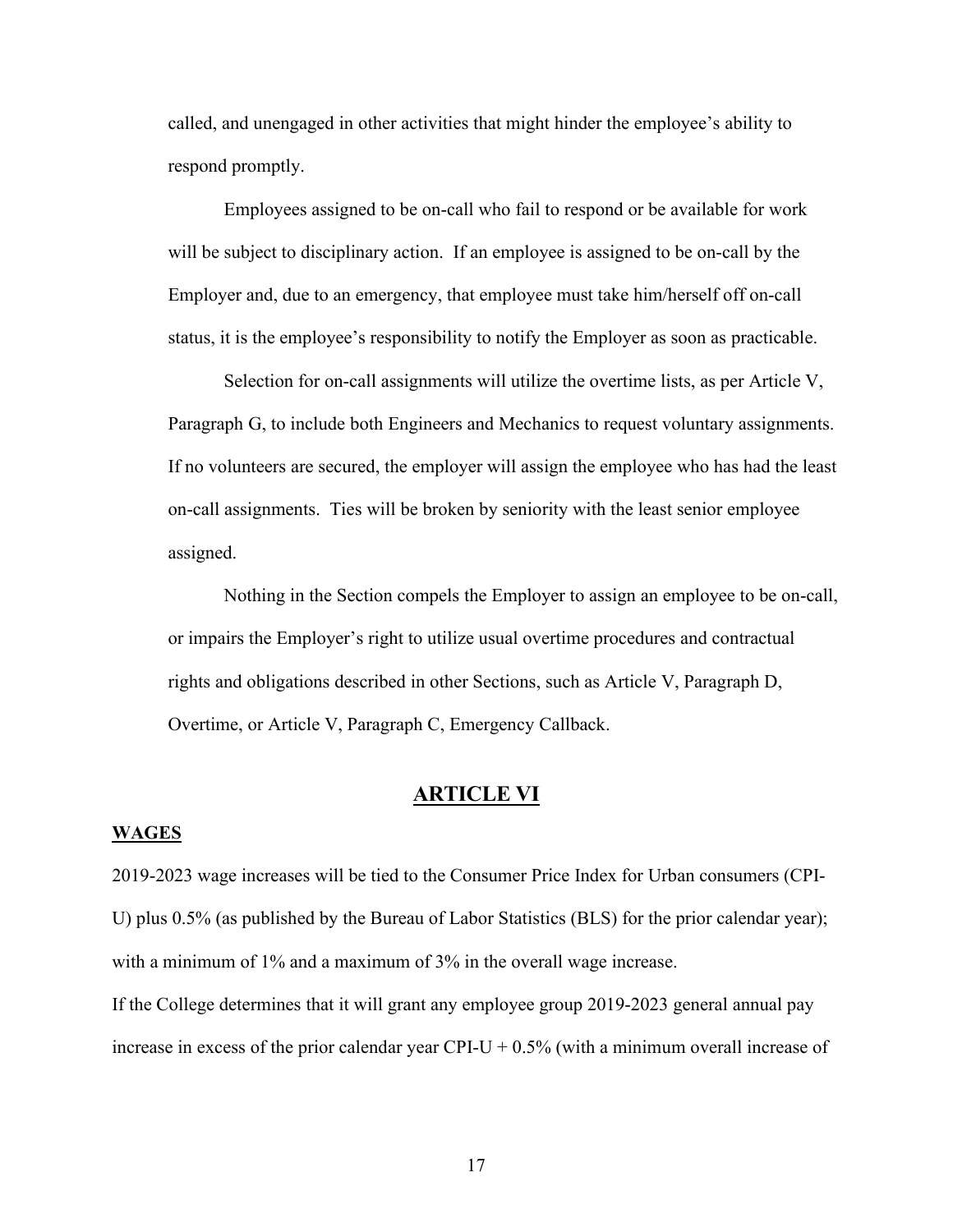1% and a maximum overall increase of 3%), the Operating Engineers will be offered the same overall increase percentage for that year.

Increase will be reflected on the soonest possible pay period following the Union's ratification and the Board of Trustee's approval of the CBA provision with retroactive wage reflecting increases to be retroactive to July 1, 2019.

A. The following minimum wage rates will be in effect:

| Position               | 7/1/2019 |
|------------------------|----------|
| Engineer               | \$44.43  |
| Maintenance Mechanic 2 | \$41.43  |
| Maintenance Mechanic 1 | \$26.59  |
| Helper                 | \$18.29  |

During the term of this contract, a minimum of eight (8) Operating Engineers and (8) Maintenance Mechanic IIs will be maintained.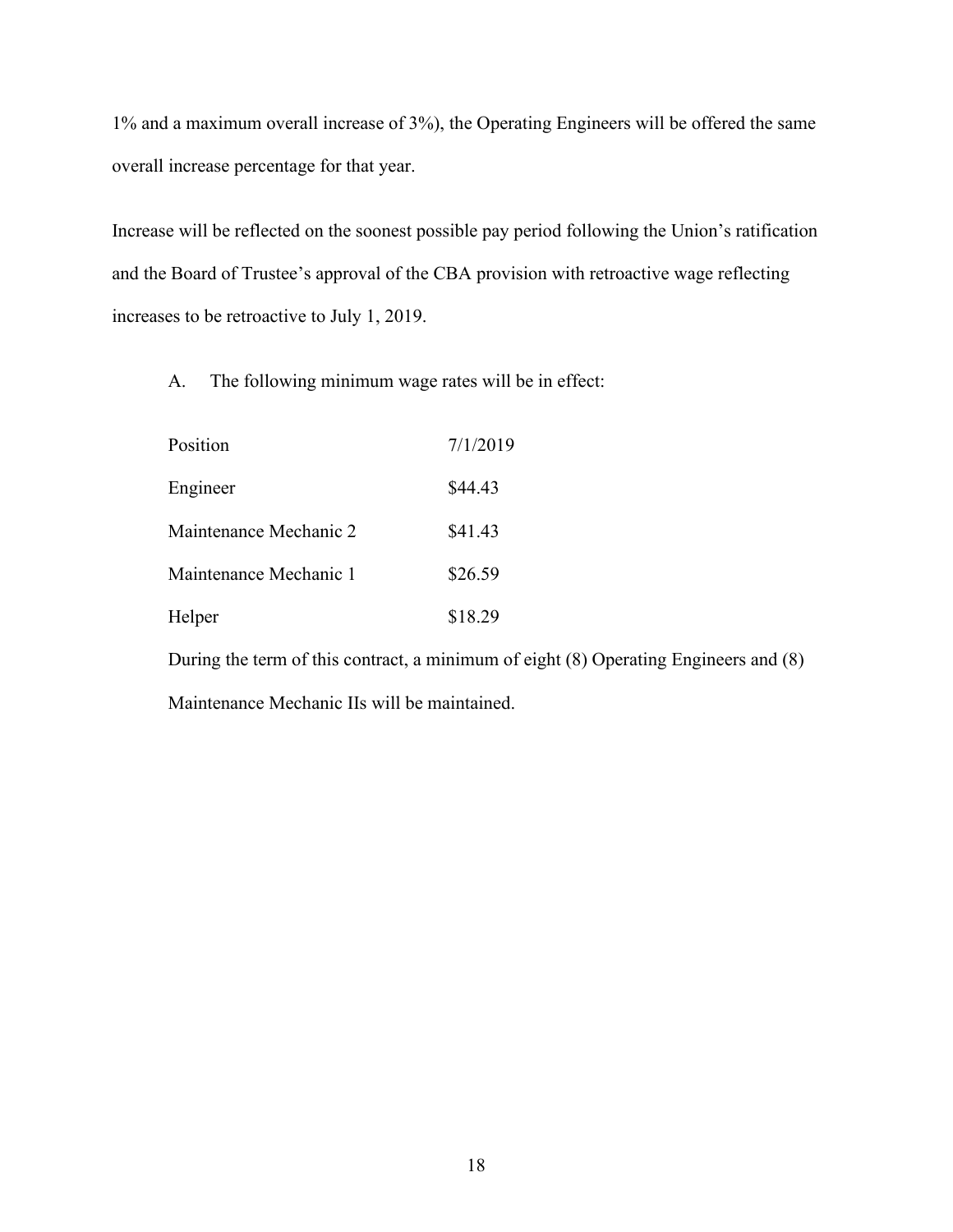## **ARTICLE VII**

## <span id="page-21-1"></span><span id="page-21-0"></span>**BENEFITS**

## <span id="page-21-2"></span>A. FRINGE BENEFITS

The College of DuPage will provide the following benefits to employees of the bargaining unit as noted below consistent with the specific benefit eligibility requirements:

## 1. RETIREMENT and SAVINGS

| <b>BENEFIT</b> | WHO PAYS                                         | <b>ELIGIBILITY</b> | <b>BENEFITS RECEIVED</b>                                                                                                                                          |
|----------------|--------------------------------------------------|--------------------|-------------------------------------------------------------------------------------------------------------------------------------------------------------------|
| <b>SURS</b>    | Employee contributes 8%<br>of gross compensation | Upon employment    | Eligible to receive a retirement annuity when you<br>satisfy SURS age and length of service<br>requirements. Contact SURS or see<br>www.surs.org for information. |
| 403b Plans     | Employee                                         | Upon employment    | Employees may arrange to have regular payroll<br>deduction to participate. See Human Resources<br>for details.                                                    |
| 457 Plans      | Employee                                         | Upon employment    | Tax deferred compensation programs available in<br>accordance with Section 457 of the Internal<br>Revenue Code. Contact Human Resources for<br>more details.      |

## 2. SURS DISABILITY

| <b>BENEFIT</b>                             | WHO PAYS    | <b>ELIGIBILITY</b>           | <b>BENEFITS RECEIVED</b>                                                                                     |
|--------------------------------------------|-------------|------------------------------|--------------------------------------------------------------------------------------------------------------|
| <b>LONG TERM</b><br><b>DISABILITY-SURS</b> | The College | After 2 years of<br>service. | <b>State University Retirement System provides</b><br>long term disability. See www.surs.org for<br>details. |

### 3. VACATION

| <b>BENEFIT</b>             | WHO PAYS    | <b>ELIGIBILITY</b>                                                                                     | <b>BENEFITS RECEIVED</b>                                                                                                                                                                                                                                                                                                     |  |
|----------------------------|-------------|--------------------------------------------------------------------------------------------------------|------------------------------------------------------------------------------------------------------------------------------------------------------------------------------------------------------------------------------------------------------------------------------------------------------------------------------|--|
| <b>VACATION</b>            | The College | After the first 180<br>days of employment                                                              | One day for every 20 worked during the first five<br>years. Maximum accumulation as of June 30<br>each year. Carry over maximum of two-year<br>accumulation with written approval. Up to one<br>day (in no less than $\frac{1}{2}$ day increments) may be<br>used each fiscal year for personal use with 48<br>hours notice. |  |
| YEARS OF COMPLETED SERVICE |             | <b>DAYS ACCUMULATED</b>                                                                                |                                                                                                                                                                                                                                                                                                                              |  |
| $1-4$                      |             | 13                                                                                                     |                                                                                                                                                                                                                                                                                                                              |  |
| $5-9$                      |             | 18                                                                                                     |                                                                                                                                                                                                                                                                                                                              |  |
| $10-14$                    |             | 23                                                                                                     |                                                                                                                                                                                                                                                                                                                              |  |
| $15+$                      |             | 24                                                                                                     |                                                                                                                                                                                                                                                                                                                              |  |
| $17+$                      |             | 25 days of vacation for employees with continuous benefitted service<br>commencing prior to $7/1/2012$ |                                                                                                                                                                                                                                                                                                                              |  |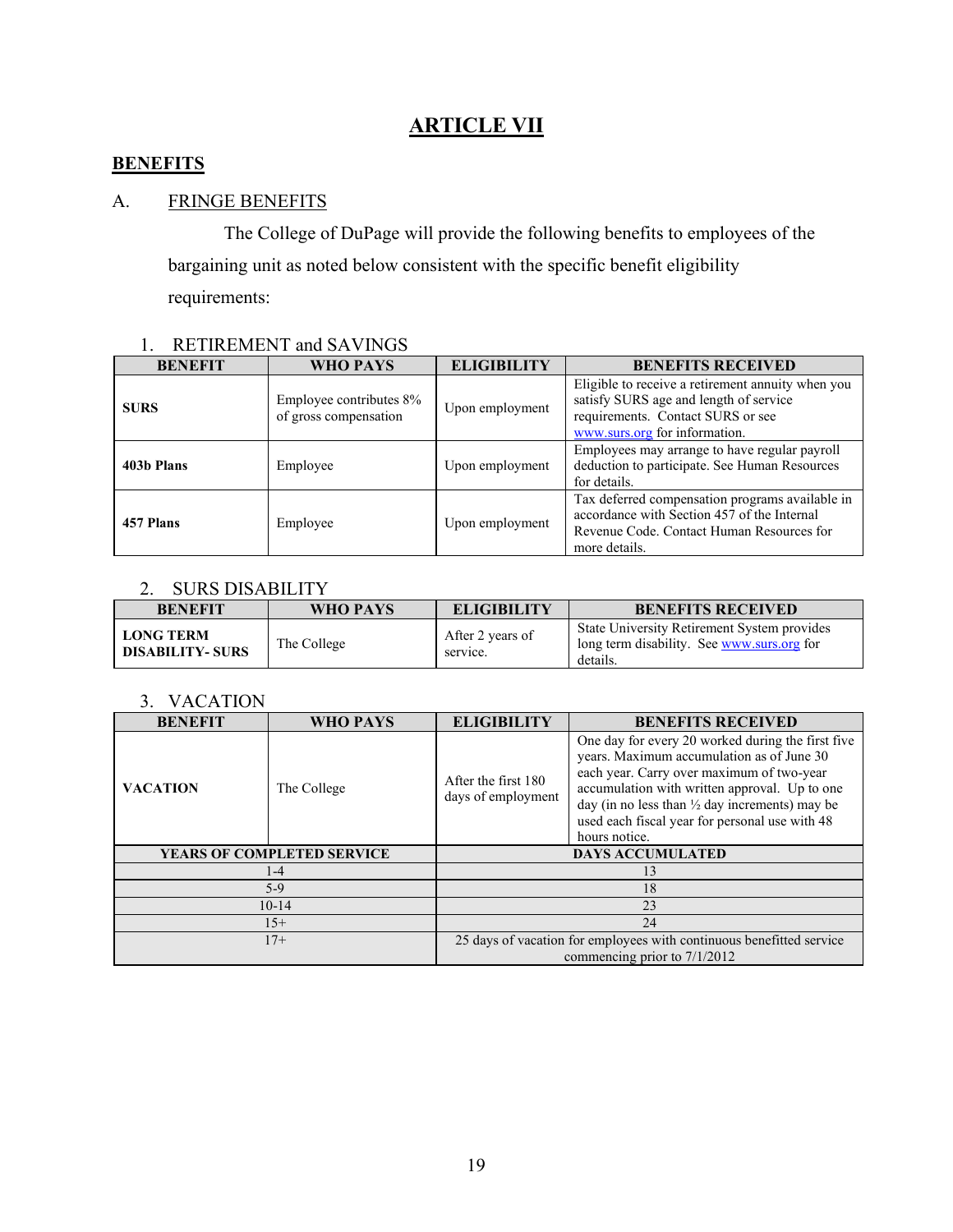### 4. HOLIDAYS

| <b>BENEFIT</b>                                                                                                                                                                                                                                        | <b>WHO</b><br><b>PAYS</b> | <b>ELIGIBILITY</b>                                                           | <b>BENEFITS RECEIVED</b>                                                                                                                                                                                                                                            |
|-------------------------------------------------------------------------------------------------------------------------------------------------------------------------------------------------------------------------------------------------------|---------------------------|------------------------------------------------------------------------------|---------------------------------------------------------------------------------------------------------------------------------------------------------------------------------------------------------------------------------------------------------------------|
| <b>HOLIDAYS</b><br>Full time employees scheduled to work<br>on the holiday will receive the 8 hour<br>holiday benefit. Employees who work<br>on the holiday will receive time and one<br>half for hours worked in addition to the<br>holiday benefit. | The College               | Upon<br>employment<br>(Floating holiday)<br>after 180 days of<br>employment) | 10 holidays plus 4 floating; New Years Eve<br>Day $(12/31)$ , New Years Day $(1/1)$ , Martin<br>Luther King Day, Memorial Day,<br>Independence Day (7/4), Labor Day,<br>Thanksgiving Day & Friday After, Christmas<br>Eve Day $(12/24)$ , Christmas Day $(12/25)$ . |

Those not scheduled to work on the holiday will be eligible for another day off within the pay period (generally the College-recognized holiday) or the 8 hour holiday pay benefit. The employee may request a different day than the College recognized holiday. Approval is subject to the needs of the department. Decision as to the provision of time or pay will be based on the needs of the department and will be the sole decision of the Administration.

#### 5. JURY DUTY

| .                |             |                    |                                                                                                                                                              |  |  |
|------------------|-------------|--------------------|--------------------------------------------------------------------------------------------------------------------------------------------------------------|--|--|
| <b>BENEFIT</b>   | WHO PAYS    | <b>ELIGIBILITY</b> | <b>BENEFITS RECEIVED</b>                                                                                                                                     |  |  |
| <b>JURY DUTY</b> | The College | Upon employment    | Employees continue to collect their regular<br>salary while on jury duty, but not in addition to<br>jury pay. Jury pay is turned into the Finance<br>Office. |  |  |

#### 6. HEALTH LEAVE

| <b>BENEFIT</b>                                       | WHO PAYS    | <b>ELIGIBILITY</b>                                   | <b>BENEFITS RECEIVED</b>                                                                                                                                                                                                                                                                                                                                                                                                                                                                                                                  |
|------------------------------------------------------|-------------|------------------------------------------------------|-------------------------------------------------------------------------------------------------------------------------------------------------------------------------------------------------------------------------------------------------------------------------------------------------------------------------------------------------------------------------------------------------------------------------------------------------------------------------------------------------------------------------------------------|
| <b>HEALTH (SICK)</b><br><b>LEAVE</b>                 | The College | Upon employment                                      | 16 workdays of health leave per fiscal year.<br>New employees receive 64 hrs. for first six<br>months (48 hours for 30 hour employees) with<br>balance available after 6 months. Maximum<br>accrual is 316 days including current year<br>accrual. Up to 8 days per year (in minimum 4<br>hour increments) may be used for absences due<br>to an illness, injury or medical appointment of<br>the employee's child, spouse (domestic partner),<br>sibling, parent mother-in-law, father-in-law,<br>grandchild, grandparent or stepparent. |
| <b>FMLA (FAMILY/</b><br><b>MEDICAL LEAVE</b><br>ACT) | The College | After 1 year of<br>employment 1,350<br>hours or more | Up to 12 weeks of Unpaid Leave with benefits<br>continued as an active employee per Board<br>Policy 15-120. See Human Resources for<br>information.                                                                                                                                                                                                                                                                                                                                                                                       |

#### 7. BEREAVEMENT

| <b>BENEFIT</b>                    | WHO PAYS    | <b>ELIGIBILITY</b> | <b>BENEFITS RECEIVED</b>                                                                                                                                                                                                                                                                                                                                                                                                                                      |
|-----------------------------------|-------------|--------------------|---------------------------------------------------------------------------------------------------------------------------------------------------------------------------------------------------------------------------------------------------------------------------------------------------------------------------------------------------------------------------------------------------------------------------------------------------------------|
| <b>BEREAVEMENT</b><br><b>DAYS</b> | The College | Upon employment    | Up to five bereavement days per fiscal year for<br>the death of a family member. These are<br>subtracted from sick days. Family members<br>include child, spouse, and parent, sibling,<br>stepchild, foster child, grandchild, stepparent,<br>parent-in-law, grandparent, brothers-and/or<br>sisters-in-law. Employees may be allowed an<br>additional five (5) days up to a maximum of ten<br>(10) work days unpaid leave to attend a funeral<br>of a child. |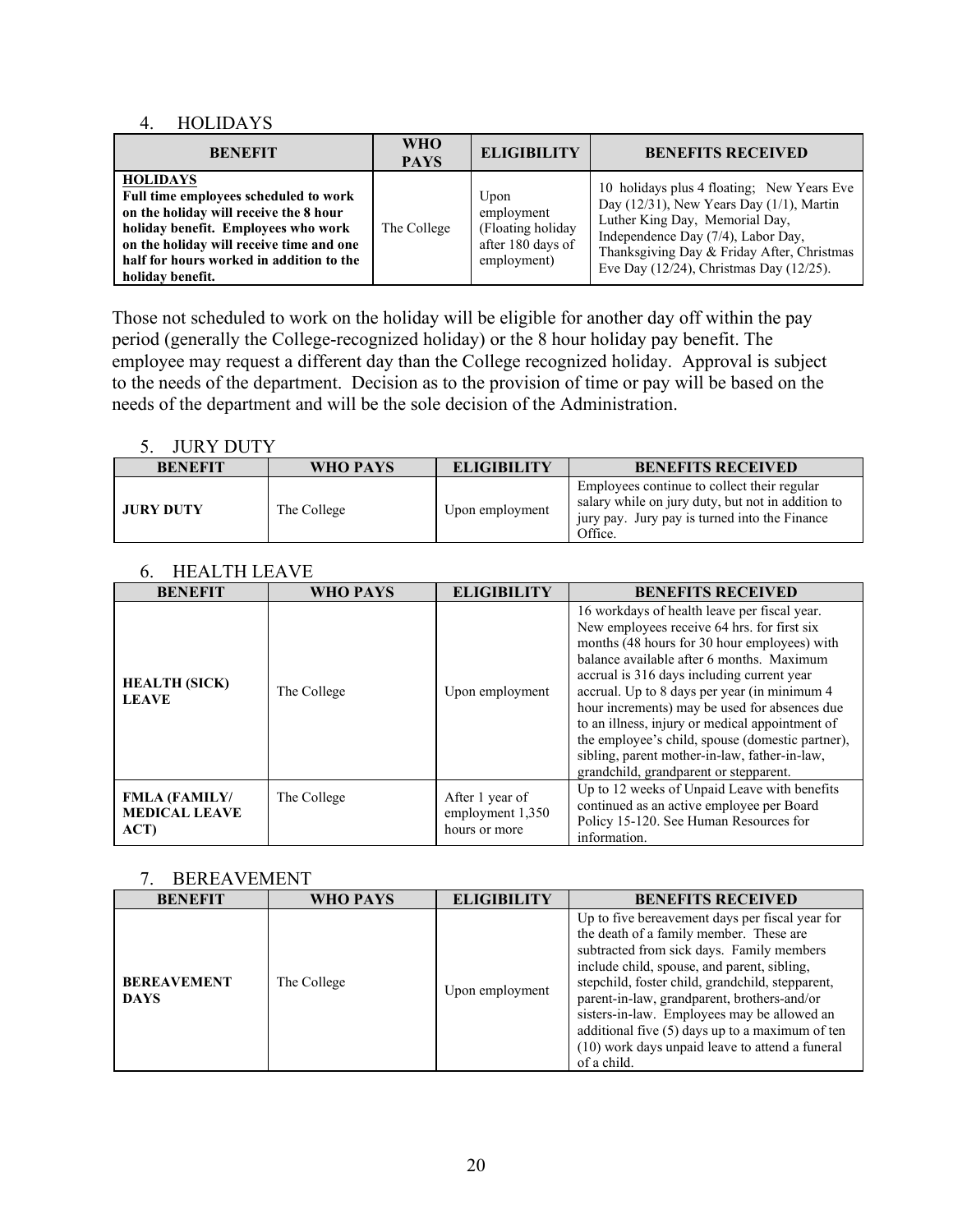#### 8. MISCELLANEOUS

| <b>BENEFIT</b>                                              | WHO PAYS         | <b>ELIGIBILITY</b> | <b>BENEFITS RECEIVED</b>                                                                                                                                                                                       |
|-------------------------------------------------------------|------------------|--------------------|----------------------------------------------------------------------------------------------------------------------------------------------------------------------------------------------------------------|
| <b>WITNESS DUTY</b><br>(not related to College<br>business) | The College      | Upon employment    | Up to two days leave with pay may be granted<br>for witness duty when subpoenaed for judicial<br>proceedings.                                                                                                  |
| <b>MILITARY</b><br><b>SERVICE</b><br>PHYSICAL EXAMS         | Employee/ C.O.D. | Upon employment    | Leave without pay will be granted for military<br>duty. One day's leave with pay will be granted<br>for a physical examination for military duty.                                                              |
| <b>RESERVE UNITS</b>                                        | Employee         | Upon employment    | When summoned for duty in a reserve unit, the<br>College will pay employee the difference<br>between military pay and College pays not to<br>exceed ten days. After ten days, leave without<br>pay is granted. |

## 9. HEALTH / DENTAL / VISION INSURANCE

| <b>BENEFIT</b>        | WHO PAYS                                                                        | <b>ELIGIBILITY</b> | <b>BENEFITS RECEIVED</b>                  |
|-----------------------|---------------------------------------------------------------------------------|--------------------|-------------------------------------------|
| PPO/HMO*              | The cost is shared between<br>the College (80%) and the<br>employee $(20\%)$    | Upon employment    | See Human Resources for plan information. |
| <b>DENTAL PPO/DMO</b> | The cost is shared between<br>the College $(80\%)$ and the<br>employee $(20\%)$ | Upon employment    | See Human Resources for plan information. |
| <b>VISION</b>         | The cost is shared between<br>the College and the<br>employee                   | Upon employment    | See Human Resources for plan information. |

\*PPO/HMO- Unit members will participate in the medical insurance plans as part of the College medical insurance plan transition beginning in January 2017. In addition, beginning in plan year 2019, the College will pay one hundred percent (100%) of the single premium for the lowest cost medical insurance plan and eighty percent (80%) of the lowest cost plan premium for all other tiers. The College will standardize its premium contribution for the higher cost plan based on its dollar contribution for the lowest cost medical insurance plan. The unit member will pay the premium difference if they elect the higher cost plan.

## 10. LIFE INSURANCE

| <b>BENEFIT</b>                                                                     | WHO PAYS    | <b>ELIGIBILITY</b> | <b>BENEFITS RECEIVED</b>                                           |
|------------------------------------------------------------------------------------|-------------|--------------------|--------------------------------------------------------------------|
| <b>LIFE INSURANCE/</b><br>ACCIDENTAL<br><b>DEATH &amp;</b><br><b>DISMEMBERMENT</b> | The College | Upon employment    | The College provides \$50,000 basic term life<br>insurance policy. |

## 11. EDUCATION DEVELOPMENT AND TUITION WAIVER

| <b>BENEFIT</b>                                                                                         | WHO PAYS                                                               | <b>ELIGIBILITY</b>                     | <b>BENEFITS RECEIVED</b>                                                                                                                                                                                                                                                                                                                                                                                                             |
|--------------------------------------------------------------------------------------------------------|------------------------------------------------------------------------|----------------------------------------|--------------------------------------------------------------------------------------------------------------------------------------------------------------------------------------------------------------------------------------------------------------------------------------------------------------------------------------------------------------------------------------------------------------------------------------|
| <b>TUITION</b><br><b>WAIVER</b>                                                                        | Employee pays 1/3 of<br>tuition at in-district rates,<br>plus all fees | Upon employment                        | Employees and their eligible dependents may<br>take credit classes through the College, paying<br>1/3 of the in district rates plus all fees (Retiree<br>benefit – see 13).                                                                                                                                                                                                                                                          |
| <b>EDUCATIONAL</b><br><b>DEVELOPMENT</b><br><b>PROGRAM &amp;</b><br><b>PROFESSIONAL</b><br><b>DUES</b> | The College                                                            | After a 180 day<br>probationary period | Up to \$1850 per fiscal year (July 1 to June 30) is<br>available for tuition reimbursement with prior<br>approval, Up to \$500 of the \$1850 may be used<br>for professional dues (no union dues); up to \$240<br>may be used for health club membership, Weight<br>Watchers or a similar program; up to \$600 per<br>year may be used to reimburse pre-approved<br>travel related expenses. See Human Resources<br>for information. |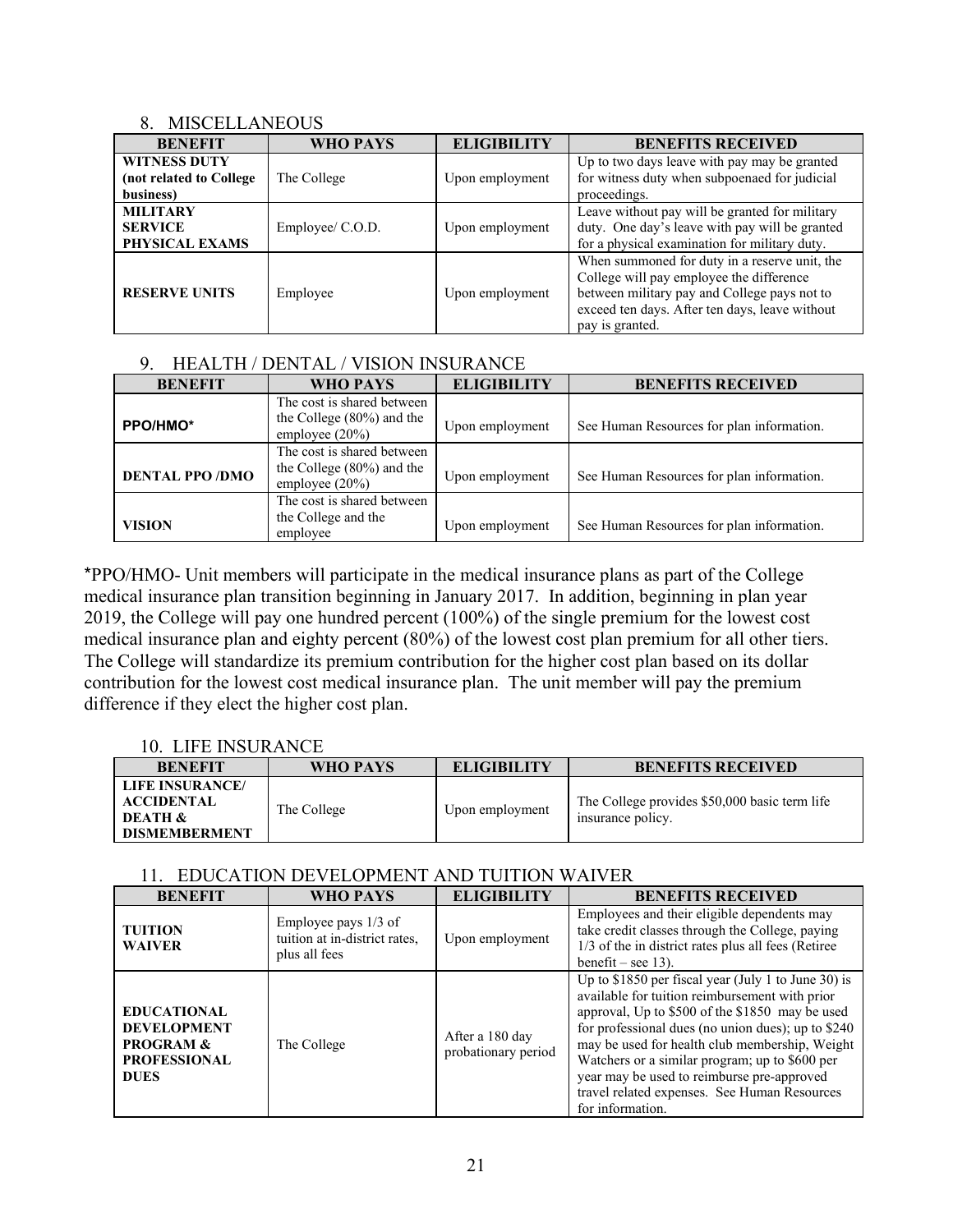## 12. LEAVES OF ABSENCE (UNPAID)

| <b>BENEFIT</b>                             | <b>WHO PAYS</b>                                                        | <b>ELIGIBILITY</b>                                                                                                                                                                                                                                     | <b>BENEFITS RECEIVED</b>                                                                                                                                                                                                                                                           |  |  |  |
|--------------------------------------------|------------------------------------------------------------------------|--------------------------------------------------------------------------------------------------------------------------------------------------------------------------------------------------------------------------------------------------------|------------------------------------------------------------------------------------------------------------------------------------------------------------------------------------------------------------------------------------------------------------------------------------|--|--|--|
| PERSONAL LEAVE<br><b>OF ABSENCE</b>        | Employee                                                               | After 1 year of<br>employment                                                                                                                                                                                                                          | Unpaid absence for personal or educational leave<br>may be granted for up to one year without pay.<br>Must apply in writing for prior approval.<br>Medical/dental coverage for self and dependents<br>may be continued at employee's expense<br>(current group rate) during leave. |  |  |  |
| 13. RETIREMENT BENEFITS                    |                                                                        |                                                                                                                                                                                                                                                        |                                                                                                                                                                                                                                                                                    |  |  |  |
| <b>BENEFIT</b>                             | <b>WHO PAYS</b>                                                        | <b>ELIGIBILITY</b>                                                                                                                                                                                                                                     | <b>BENEFITS RECEIVED</b>                                                                                                                                                                                                                                                           |  |  |  |
| <b>RETIREMENT</b><br><b>PLAN - MEDICAL</b> | The College                                                            | Upon completion<br>of 10 years of<br>benefited<br>consecutive service<br>and SURS<br>minimum<br>requirement to<br>receive annuity<br>submits notice of<br>intention to retire to<br>supervisor at least 3<br>months, but not<br>more than 18<br>months | Eligible retiree reimbursed up to \$2,200for<br>medical insurance coverage to age 65. \$10,000<br>paid life insurance policy is also issued to retiree<br>for up to 5 years after retirement.                                                                                      |  |  |  |
| <b>TUITION WAIVER</b>                      | Employee pays 1/2 of<br>tuition at in-district rates,<br>plus all fees | Upon completion<br>of 10 years of<br>benefited<br>consecutive service<br>and SURS<br>minimum<br>requirement to<br>receive annuity<br>submits notice of<br>intention to retire to<br>supervisor at least 3<br>months, but not<br>more than 18<br>months | Retirees and their eligible dependents may take<br>credit classes through the College, paying 1/2 of<br>the in district rates plus all fees.                                                                                                                                       |  |  |  |

The Board contribution to insurance premiums will be capped at the prior year contribution plus the prior year cost of living increase. Should the insurance premiums increase by more than the prior year cost of living increase in any given year, the Insurance Advisory Committee will meet and recommend plan design changes necessary to reduce the premium increase to the published cost of living. Should the Insurance Advisory Committee fail to make recommendations, the Board will determine the changes necessary.

## **Benefits are subject to change – see plan documents as applicable.**

## <span id="page-24-0"></span>B. UNIFORMS

Each employee shall be furnished with six (6) new uniforms at the beginning of

employment. Laundering of uniforms shall be by the employee.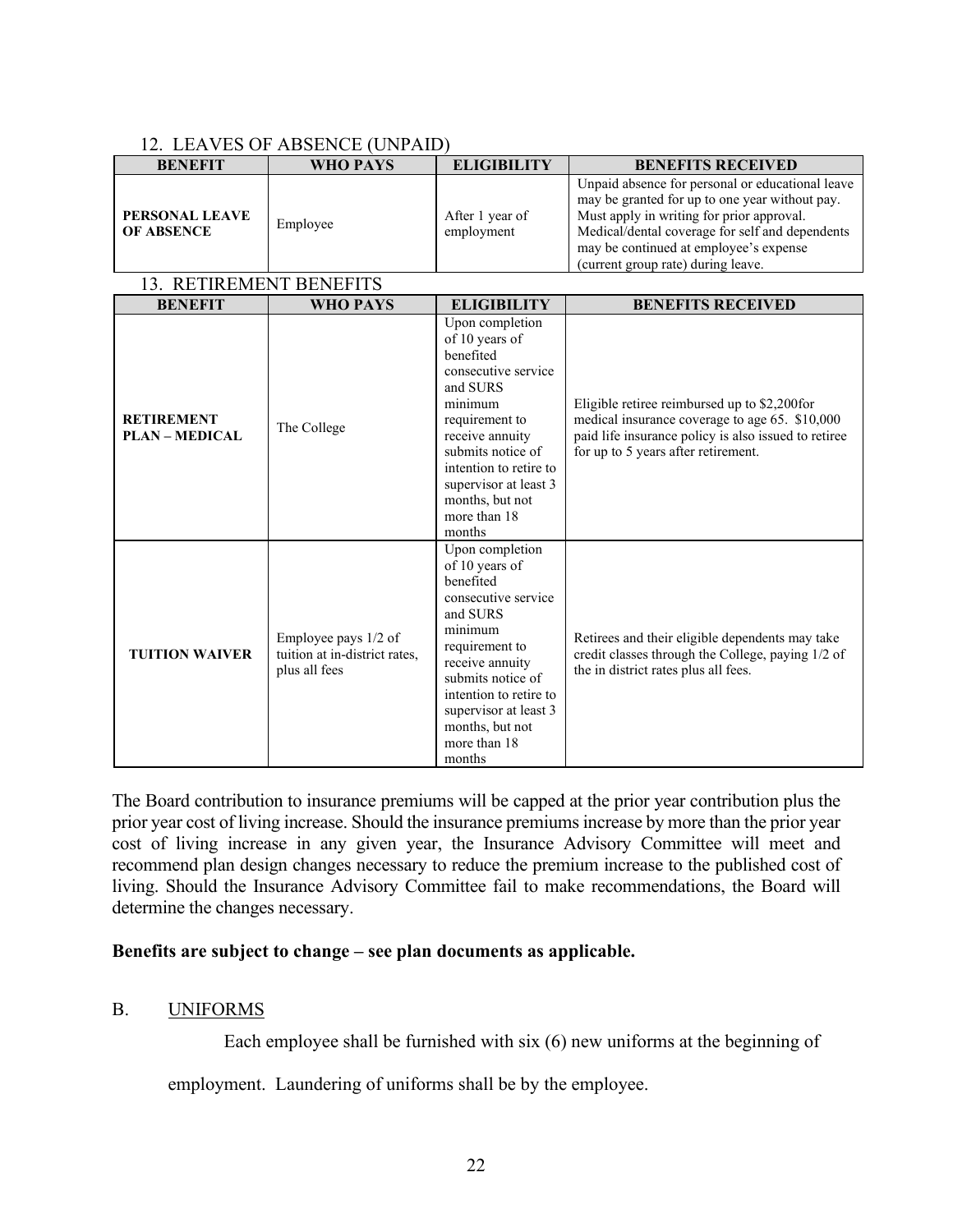Employees are required to wear clean uniforms in good repair. Seven (7) additional uniform pieces (shirt or pant) will be provided to each employee annually thereafter. Employees may "mix and match" shirt and/or pant choices as the employee's needs dictate. Employees must wear their College-furnished ID tag and employee furnished safety shoes.

Union members may be allowed to wear one union button or badge on their uniform as long as the button or badge is not more than 2 inches wide, high or in circumference. The button or badge shall not disrupt the uniform look of the provided uniform clothing and shall not include anything that might be seen as anti-college or anticollege administration, inflammatory, offensive or any other symbols or wording deemed inappropriate by the college administration.

Upon termination, uniforms must be returned to the College if the employee has less than one (1) year of service, or deduction from the last paycheck will be made for the six (6) uniforms.

In addition, the College will provide the following which will remain property of the College:

- 1. Insulated coveralls
- 2. General purpose coveralls

These garments will be available from the Chief Engineer when assigned duty which requires use of such garments in the opinion of the Chief Engineer.

The College will reimburse the Employee with a one- time payment of \$200 for the cost of steel toed safety shoes for the life of this contract.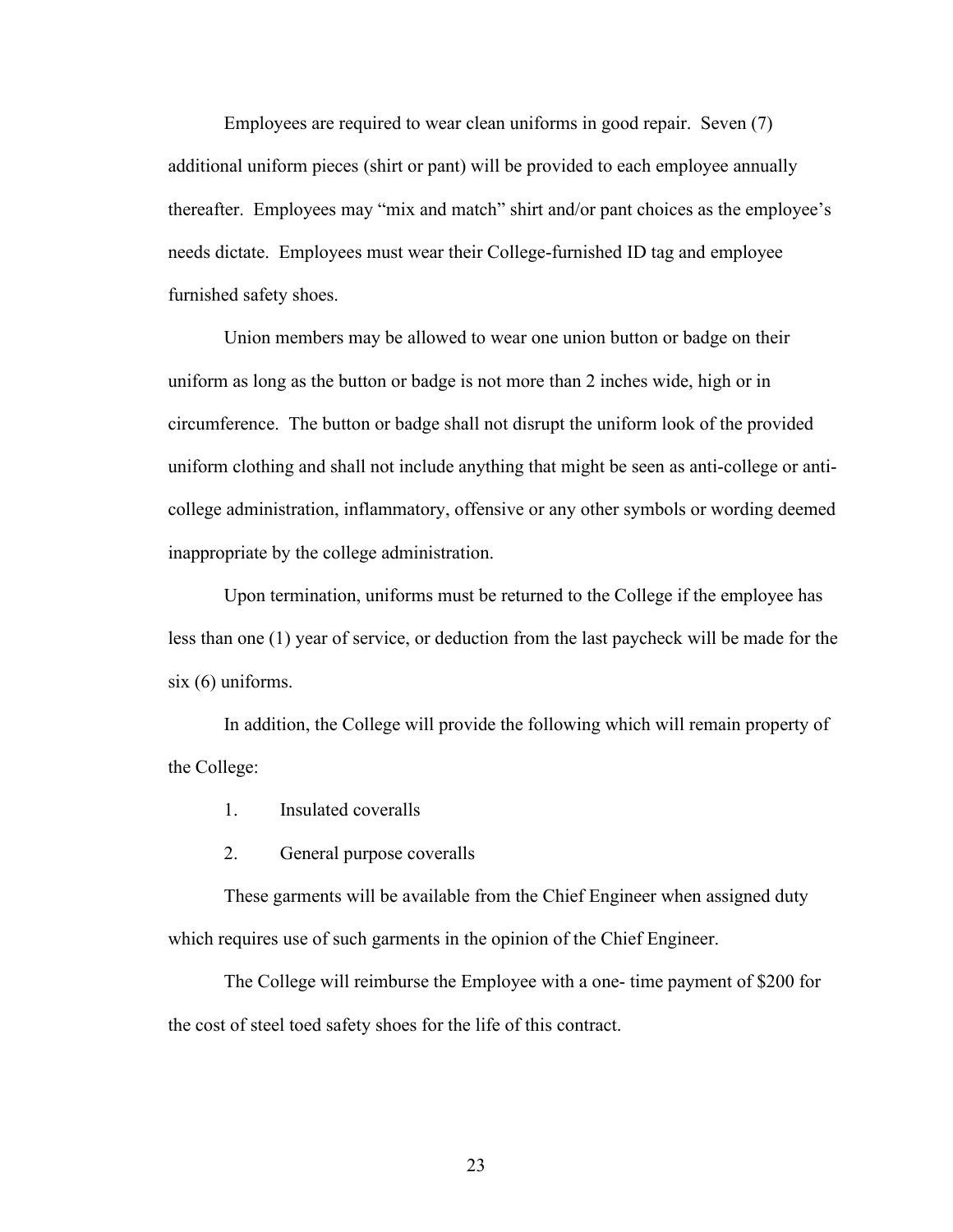## <span id="page-26-0"></span>C. INSURANCE STUDY ADVISORY COMMITTEE

Local 399 may appoint one representative as a member of the Insurance Study Advisory Committee, subject to approval of other committee members.

## **ARTICLE VIII**

### <span id="page-26-3"></span><span id="page-26-2"></span><span id="page-26-1"></span>**STANDARD RIGHTS**

#### A. PRECEDENCE

This Agreement shall supersede any policies, procedures, rules, regulations, or practices of the College which shall be contrary to or inconsistent with the terms of this Agreement and shall constitute the entire Agreement between the parties.

#### <span id="page-26-4"></span>B. SAVINGS CLAUSE

If any provision of this Agreement shall be found contrary to law, then such provision shall not be deemed valid except to the extent permitted by law, but all other provisions and applications shall continue in full force and effect.

## <span id="page-26-5"></span>C. INTERRUPTION OF SERVICE

The Union agrees that it will not, during the term of this Agreement, directly or indirectly engage in, authorize, or instigate any picketing, any strike, slow down, or other refusal to render full and complete services to the Board/College. The Union will make an attempt to inform each of its members not to engage in any of these activities.

#### <span id="page-26-6"></span>D. WAIVER AND ENTIRE AGREEMENT

The parties acknowledge that during the negotiations which resulted in the Agreement, each had the unlimited right and opportunity to make demands and proposals with respect to any subject or matter not removed by law from the area of collective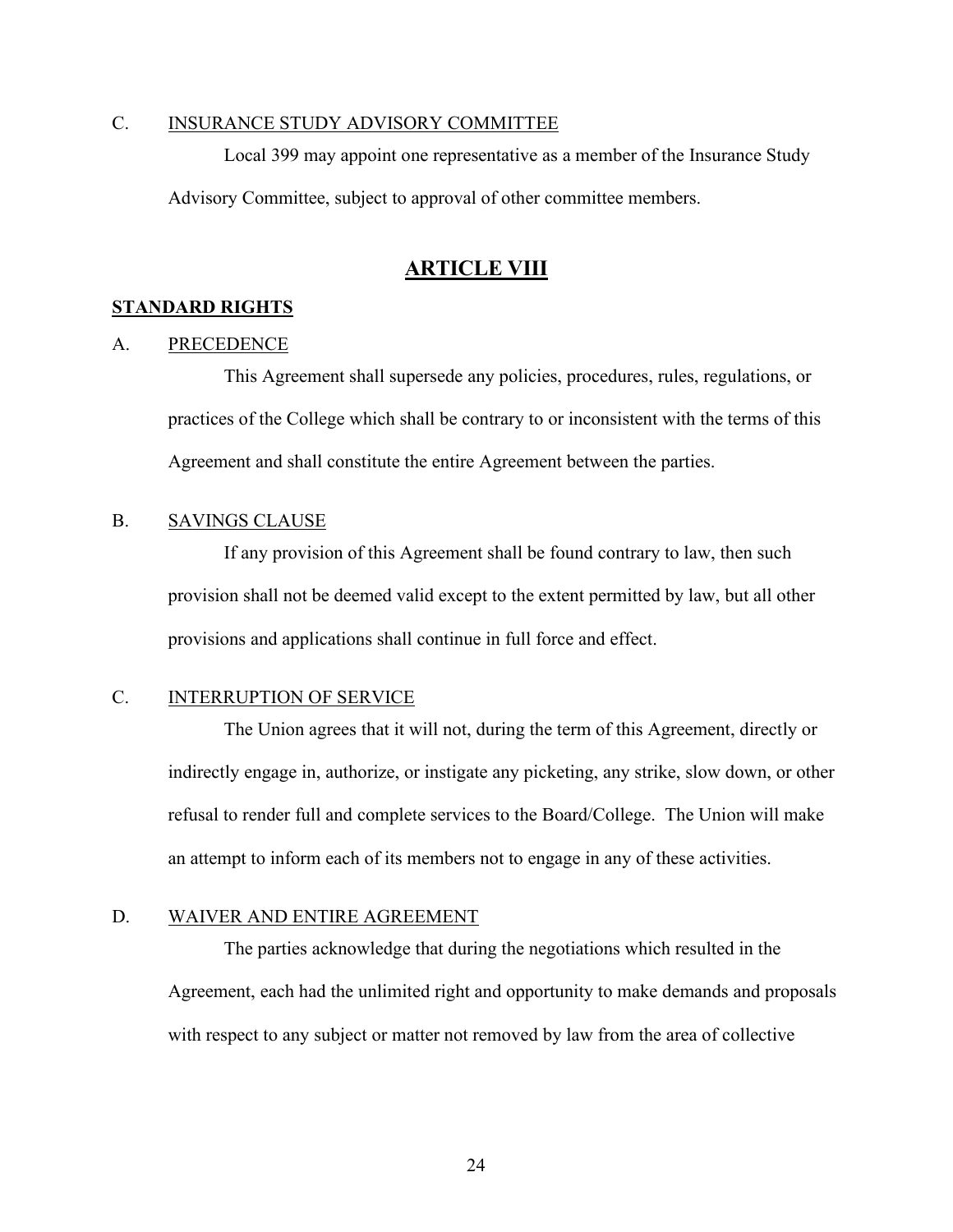bargaining, and that the understandings and agreements arrived at by the parties after exercise of that right and opportunity are set forth in this Agreement. Therefore, the Board and the Union, for the duration of this Agreement, each voluntarily and unqualifiedly waives the right which might otherwise exist under any law, practice, or custom to negotiate over any matters, and each agrees that the other shall not be obligated to bargain collectively with respect to any subject or matter referred to, or covered in this Agreement, or with respect to any subject or matter not specifically referred to, or covered in this Agreement even though such subjects or matters may not have been within the knowledge or contemplation of either or both of the parties at the time they negotiated or signed this Agreement.

Nothing in this section shall prevent the parties from the ability to voluntarily agree to discuss any matter of mutual concern with respect to wages, benefits or conditions of employment.

## <span id="page-27-0"></span>E. NON GUARANTEE

Recognition of the Union as bargaining agent is not intended to guarantee that any work currently or subsequently performed by employees covered by this Agreement shall continue to be performed by these employees. The College specifically retains the right to decide the nature of the specific work to be performed or whether it be performed at all. The College also retains the right to contract out any and all work of the bargaining unit within the provisions of the management rights clause of this Agreement, i.e., if sufficient work is contracted out to warrant a reduction, change or modification in the size or composition of the workforce, it may be done after notification to the Union.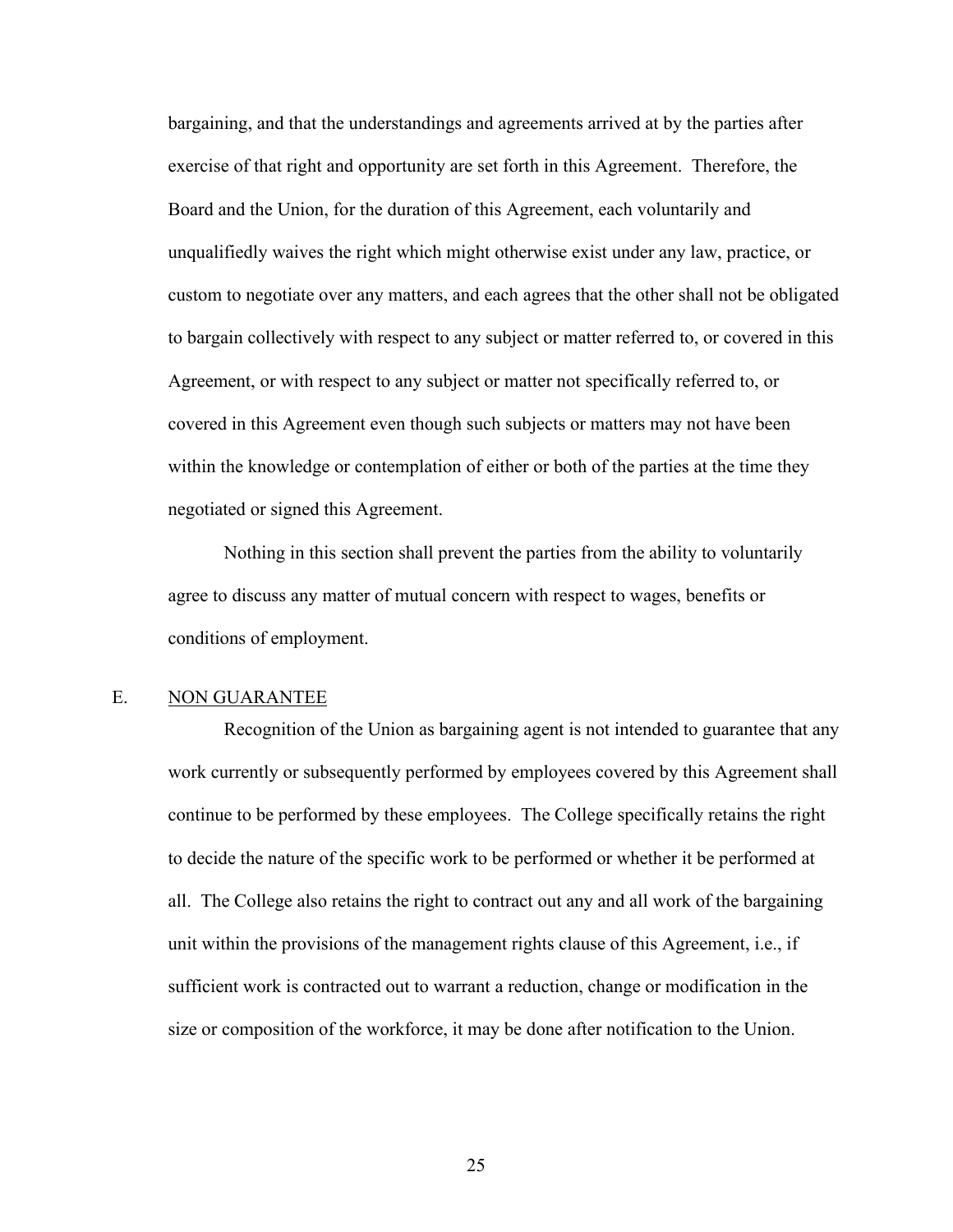## <span id="page-28-0"></span>F. SUBCONTRACTING

The College agrees that if the College plans to subcontract the entire Engineering Department during the term of this collective bargaining agreement, it will bargain the impact of such change with Local 399 upon demand provided such demand is served upon the College within 30 days of announcement of such change.

## **ARTICLE IX**

#### <span id="page-28-2"></span><span id="page-28-1"></span>**DEFINITIONS**

### <span id="page-28-3"></span>A. POSITIONS - DEFINED

It is agreed that employees who, as a part of their regular duties and spend a majority of their time in the following operations, and are not otherwise excluded by the recognition statement of the Agreement, will be considered an operating engineer, maintenance mechanic or helper / trainee and shall be primarily but not exclusively responsible for:

Operating and maintaining or assisting in operating and maintaining all heating, ventilating, and air-conditioning equipment (HVAC), co-generation equipment, turbine motors, pumps, air-compressors, ice and refrigerating machines, fans, siphons, also automatic and power-oiling pumps and engines, operating or assisting in operating, maintaining all instrumentation and appurtenances utilizing energy from nuclear fission or fusion and its products, such as radioactive isotopes.

### <span id="page-28-4"></span>B. TEMPORARY EMPLOYEES - DEFINED

Temporary employees may be used to replace existing positions in the bargaining unit when a unit employee is absent from work due to an approved leave for up to 120 days, subject to extension by agreement with the Union and Vice President of Human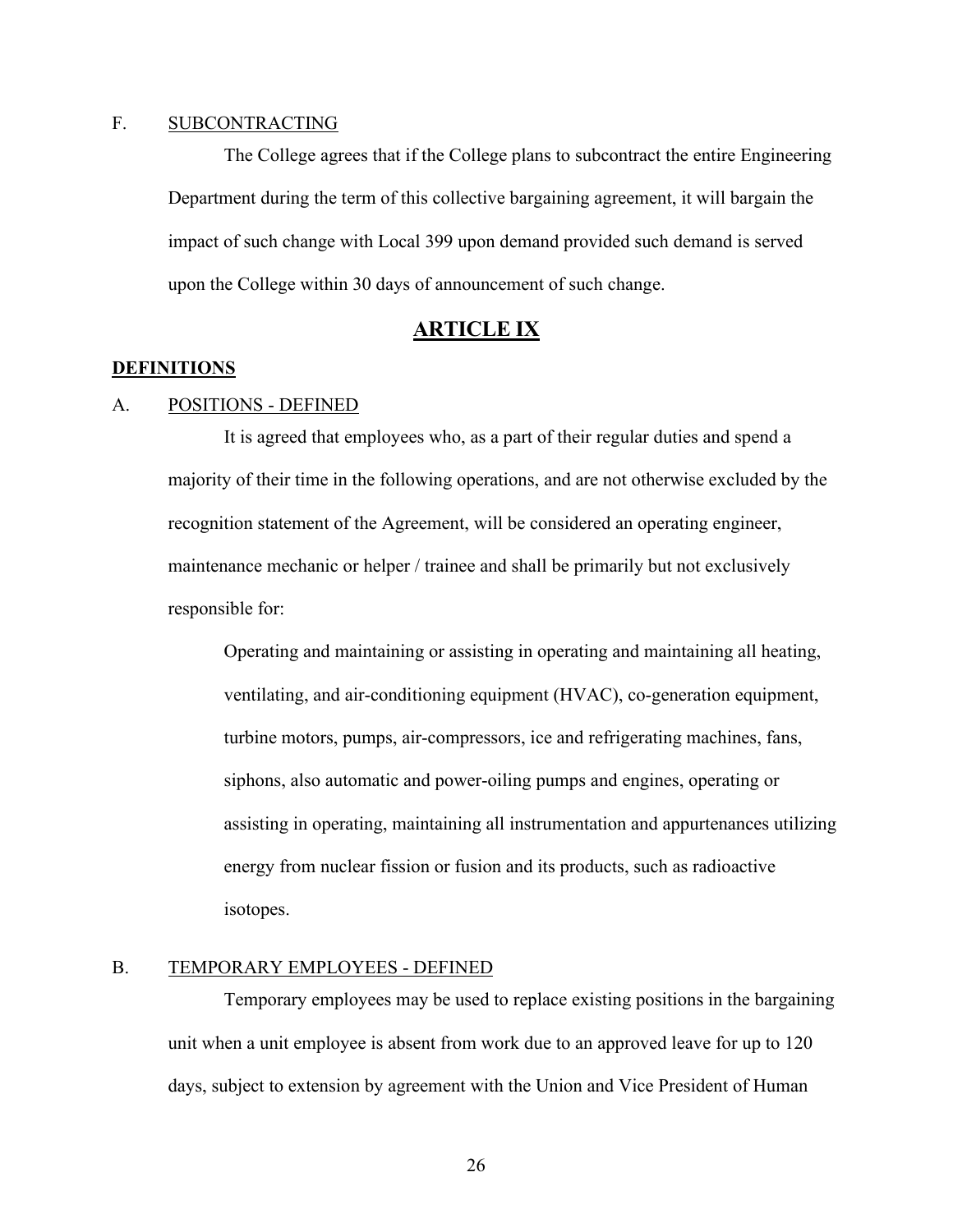Resources. Nothing in this definition shall prevent the employer from staffing positions when services are voluntarily withheld by employees.

## <span id="page-29-0"></span>C. GENDER - DEFINED

Whenever in this Agreement the masculine gender is used, it shall be deemed to include the feminine gender and vice versa.

## <span id="page-29-1"></span>D. EMERGENCY

An unforeseen circumstance or the resulting state that calls for action as judged by past practice and/or the Chief Engineer or designee.